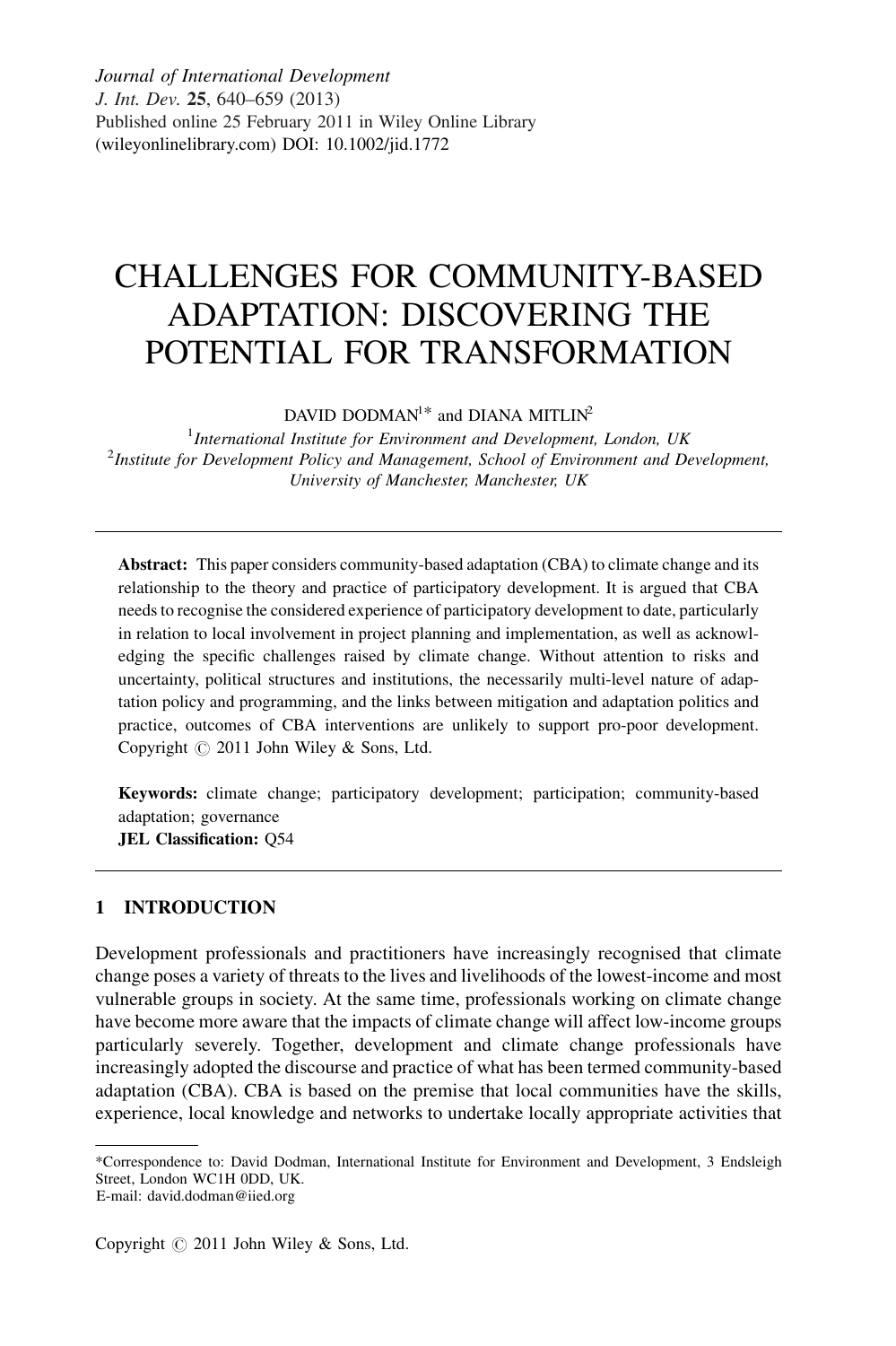increase resilience and reduce vulnerability to a range of factors including climate change. Advocates of CBA claim that it is the most effective mechanism for identifying, assisting and implementing community-based development activities, research and policy in regions where adaptive capacity is as dependent on current livelihood opportunities as climatic changes.

An acceptance of the importance of adaptation to climate change is a relatively recent phenomenon. In the early 1990s, Al Gore – at that time one of relatively few visible political advocates of taking action on climate change – argued that 'believing that we can adapt to just about anything is ultimately a kind of laziness, an arrogant faith in our ability to react in time to save our skin' (Gore, 1992, quoted by Pielke, 1999). Yet more recently, Gore was reported in the *Economist* (11/9/08) as saying 'I used to think adaptation subtracted from our efforts on prevention. But I've changed my mind...Poor countries are vulnerable and need our help'. By the time of the thirteenth Conference of Parties (COP-13) of the United Nations Framework Convention on Climate Change, held in Bali in December 2007, adaptation was recognised alongside mitigation, technology cooperation and finance as one of the four 'building blocks' required to respond to climate change (Ayers and Huq, 2009). In addition, one of the few clear outcomes of COP-15, held in Copenhagen in December 2009, was a political recognition that adaptation to climate change would require substantial financial commitments from high-income nations (although the mechanisms for this have yet to be developed).

There is growing evidence that the impacts of climate change – including rising temperatures and changing patterns of precipitation – can already be measured, and that these will grow increasingly severe over coming years and decades (IPCC, 2007). But the effects of these impacts are distributed unevenly as a result of both geographical and social characteristics. In this paper, we use the terms vulnerable and vulnerability to refer to individuals and groups who are exposed to more frequent or more severe climate hazards as a result of climate change, and who are not able to respond effectively to these (often referred to as adaptive capacity)<sup>1</sup>.

Adaptation to climate change can take various forms. It may involve controlling the particular problem (decreasing its probability of occurrence); coping with the problem (reducing sensitivity to the problem); or avoiding the problem (limiting its potential effects) (Few *et al.*, 2007). In many cases – particularly in high-income nations – adaptation is conceptualised as requiring infrastructure-based solutions such as new dykes to prevent coastal inundation from sea-level rise, new dams to improve water supplies, or new drainage systems (including technologies such as storm-water retention systems) to reduce flooding. Yet in contrast to these high-cost, high-technology strategies, there is a growing interest in low-cost, socially-oriented means of addressing climate change impacts. These have developed out of a recognition that adaptation finance channelled through national governments is not likely to reach the lowest income and most vulnerable people (Sabates-Wheeler et al., 2008), together with an acceptance that affected groups at all levels will need to change their behaviour to address the difficulties they face. Most prominent of these approaches is CBA, which Ayers and Forsyth (2009) associate with the following characteristics:

<sup>&</sup>lt;sup>1</sup>This is derived from, but not identical to, the IPCC definition of vulnerability ('the degree to which a system is susceptible to, and unable to cope with, adverse effects of climate change' (IPCC 2007)). Brooks (2003) provides a detailed conceptual framework for vulnerability, risk and adaptation; Klein (2009) examines some of the practical and political implications around the ways in which these terms are used.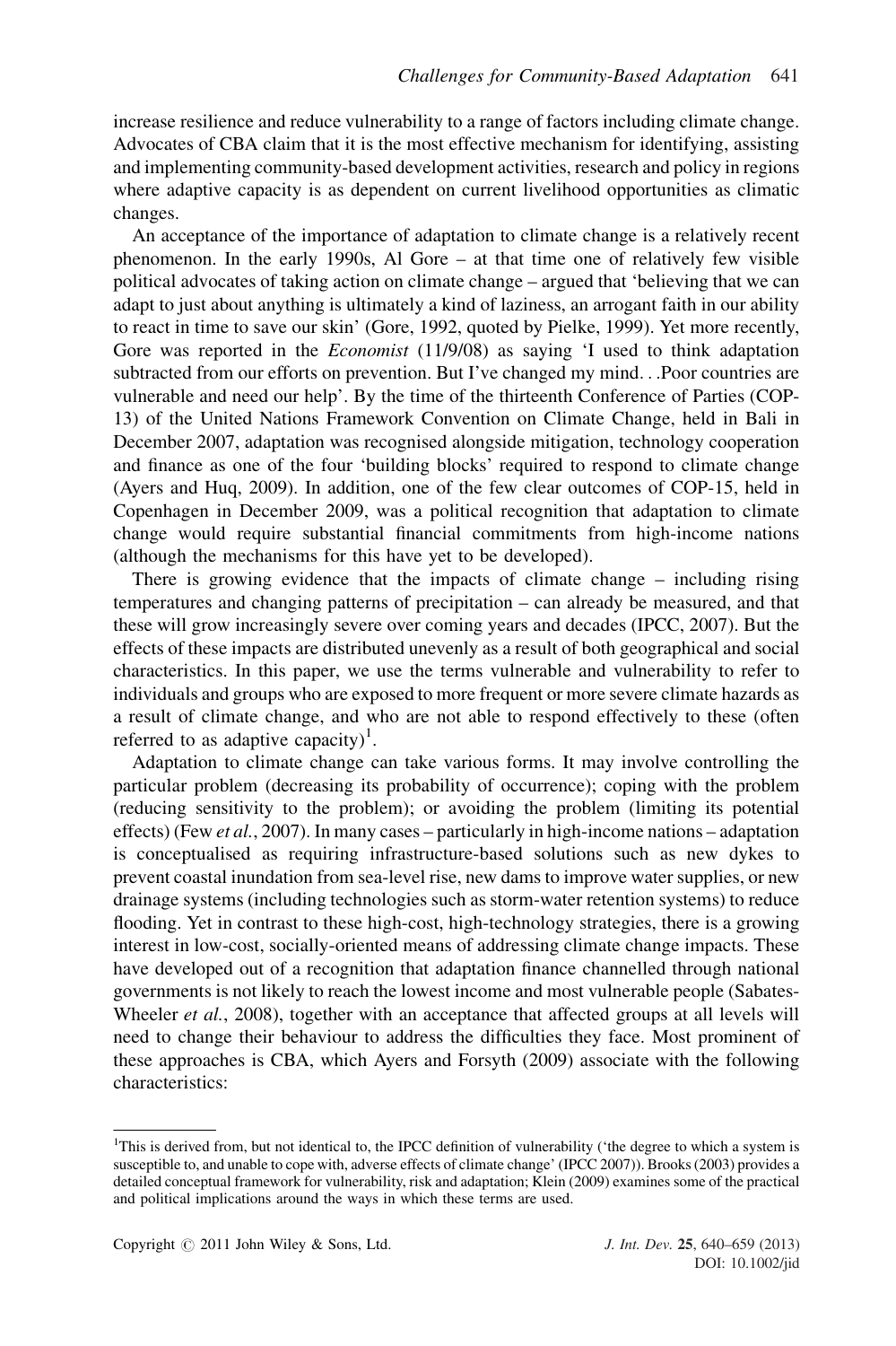- o Operating at the local level (i.e. neighbourhood, settlement, village) in communities that are vulnerable to the impacts of climate change;
- o Identifying and implementing community-based development activities that strengthen the capacity of local people to adapt;
- o Generating adaptation strategies through participatory processes involving local stakeholders;
- o Building on existing cultural norms and addresses local development concerns that underlie vulnerability.

CBA practitioners work with communities in low- and middle-income countries that are highly vulnerable to climate change because of poverty, their occupation of areas that are already prone to shocks such as floods or droughts, and their high level of dependence on natural resources (Huq and Reid, 2007). In towns and cities, although low-income residents can take many risk-reducing measures, much of the exposure to risk and many of the vulnerabilities faced by these groups come from deficiencies in the provision of infrastructure that cannot be addressed independently (Satterthwaite  $et al., 2007$ ). This may explain why CBA has been slower to take off in urban areas, although there is a growing interest in its applicability.

Interest in CBA is evident in events such as international conferences and workshops on this topic. For example, international conferences held in Dhaka, Bangladesh in February 2009 and Dar es Salaam, Tanzania in February 2010 were each attended by approximately 200 CBA researchers and practitioners from around the world, including representatives from the World Bank, the UK Government's Department for International Development, and other major bilateral and multilateral agencies. In many ways, therefore, CBA is increasingly becoming a mainstream entry-point for development agencies to engage with adaptation to climate change at the local level. Yet despite growing interest in, discussion of, and financial support for CBA activities, there has been little critical analysis of the role that it can and should play for supporting broader development and climate change adaptation goals. Indeed, Ensor and Berger (2008:37) recognise that CBA 'remains a new concept, for which good practice must be developed and shared widely as a matter of urgency'.<sup>2</sup> As might be expected in any field of emerging practice, CBA has been attached to many different kinds of interventions with a lack of clarity about the definition of the term.

This paper seeks to contribute to a process of reflection on what CBA is and what it might become. It reflects on the theory and practice of CBA as it has developed over recent years. Our starting point is a recognition of the vital importance of ensuring residents' involvement and engagement in decision-making processes involving their local areas (be they neighbourhoods, settlements or villages), drawn out of a long but critical engagement with grassroots development strategies. But given the growth of interest in CBA, and the likely expansion of projects under future streams of climate adaptation financing, we feel that it is crucial to identify potential conceptual, methodological and political pitfalls of this approach. This is an important step in ensuring that adaptation to climate change learns from previous experiences of grassroots and participatory development and meets the needs of the most vulnerable groups.

In the next section, we provide a brief history of participatory development, one of the main traditions for CBA, and summarise its strengths and weaknesses. Although much

<sup>2</sup> Although, as Ced Hesse (IIED) pointed out to us, communities in African drylands have been adapting to climatic variability and change for many years.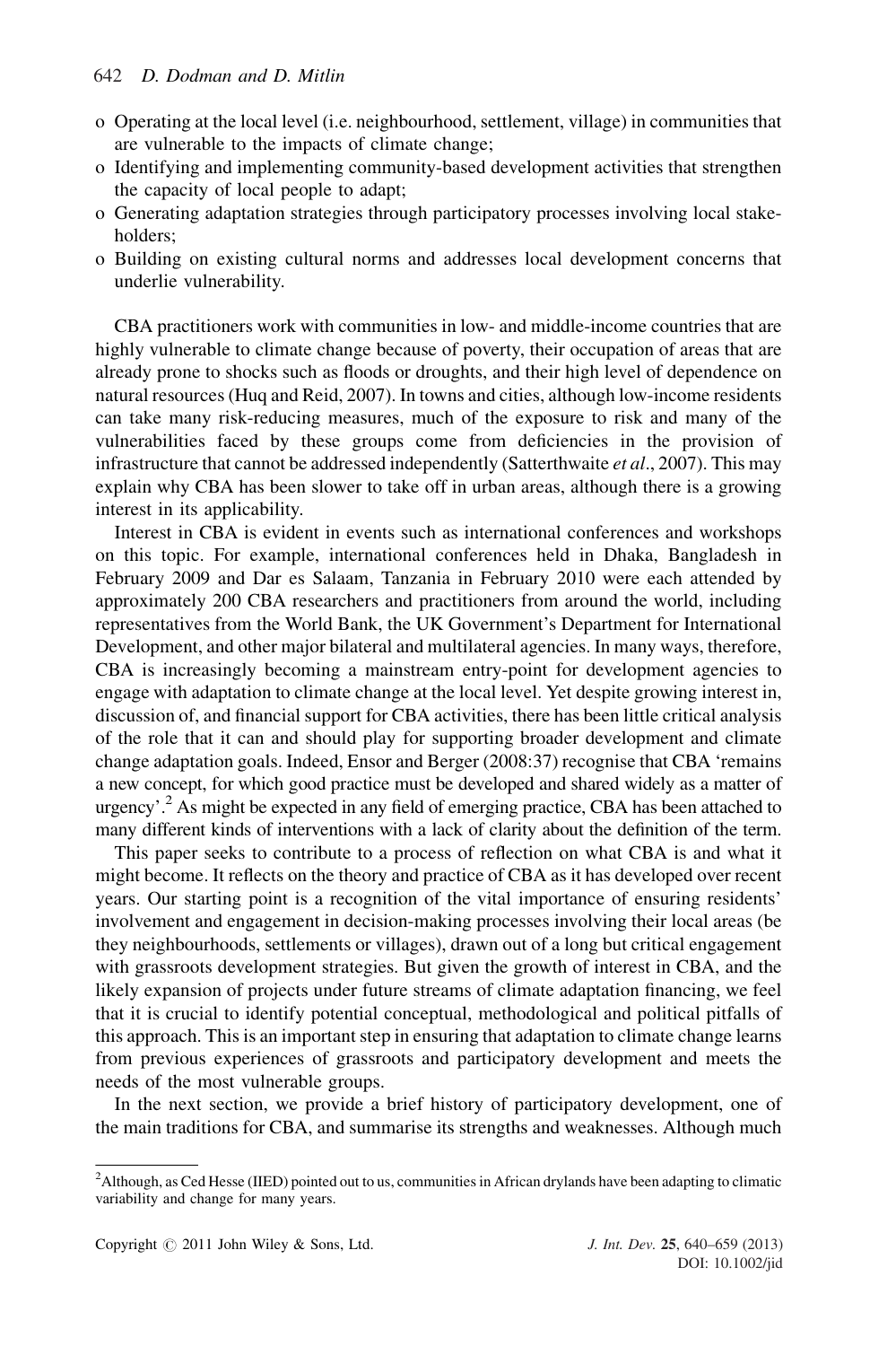of this analysis was conducted during the 1990s, we feel that CBA is currently occupying a similar position in development discourse and practice to the position occupied by participatory development at that time. Drawing on this analysis and our understanding of climate change related challenges, the main sections of the paper focus on our concerns about the adequacy of the conceptual framework, and the implications of CBA for broader social and power relations. We look first at some issues specific to climate change, discussing the ways in which these need to be incorporated within a participatory CBA; we then look at some of the more fundamental critiques of participatory approaches and what these mean for CBA. Our intention is not to criticise current interventions under the umbrella of CBA, many of which have represented engagement by committed and caring professionals with key issues affecting low-income populations. Nor is it to highlight gaps in CBA practice, many of which are already recognised by practitioners in the field.<sup>3</sup> Rather we aim to encourage the re-imagining of CBA as an open-ended, ongoing and political struggle for development and well-being (as Williams, 2004 argues in a more general context). In order to do this, we make reference throughout the paper to the ways in which local organisations have been able to effect broader social and political transformations, and the lessons that can be learned from this for more effective climate change adaptation. In particular, we learn from the experiences of one transnational network, Shack/Slum Dwellers International, which links national Federations of the homeless and landless and enables them to be active in multiple political platforms.

## 2 PARTICIPATORY DEVELOPMENT AND CBA

The emphasis on community in CBA is more than just recognition that many low-income groups are already and will continue to bear the costs of climate change within the immediacy of their environment (and therefore should be involved in local solutions), it also reflects the significance of community-based interventions within development. By the late 1980s, it was widely acknowledged among mainstream development practitioners and researchers that 40 years of development activities had failed to achieve significant improvements in the lives and livelihoods for many of the world's poor. One major culprit for this problem was identified as the imposition of top-down ideas and practices that failed to take adequately into account the issues of contextual specificity and local knowledge (Scott, 1998). Such analyses led to a 'participatory' turn in development studies and practice, which prioritised the role of local individuals and community organisations in taking charge of their own processes of development. This shift built on a plethora of small scale 'alternative development' initiatives undertaken in previous decades that sought to support citizen activities and which recognised the considerable efforts that low-income groups put into their own development. Such initiatives are recognised within the work of Illich et al. (1977), Castells (1983), Korten (1990) and Freire (2000). In part drawing on the work of Robert Chambers and his practically-orientated writings on values, principles, tools and techniques, the introduction of participatory methodologies was formalised within their interventions by a number of development agencies including both NGOs and bilateral agencies.

 $3A$  set of working groups on some of these gaps was set up at the Fifth International Conference on Community Based Adaptation, held in Dar es Salaam in February 2010. Thematic areas included disaster risk reduction, economics of CBA, ecosystems, finance, gender, governance, monitoring and evaluation, tools and methods for CBA, and pastoralism.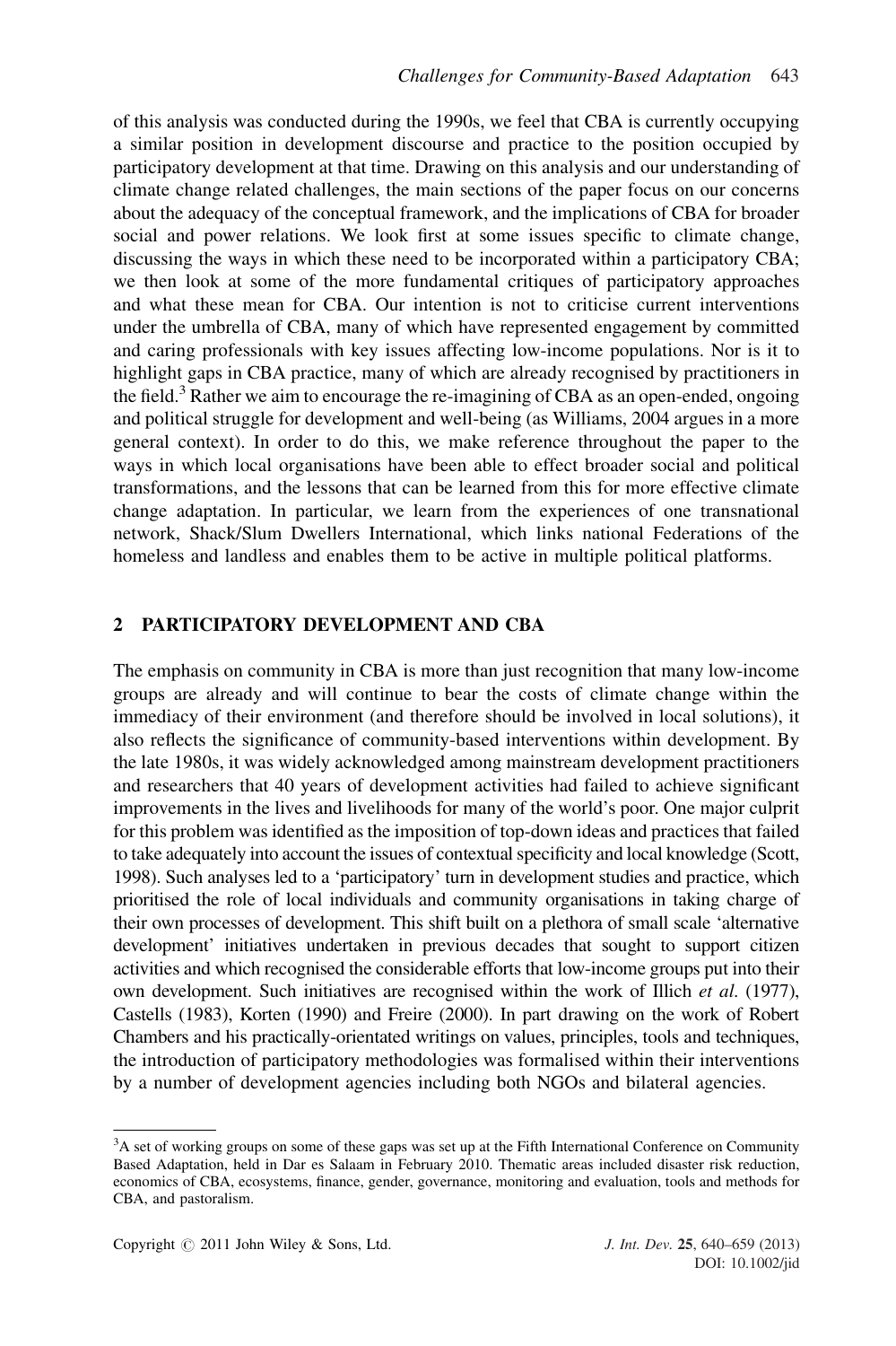There were numerous development approaches that saw value in engaging with the idea and practice of participation (Hickey and Mohan, 2004:6–8). At the centre of these efforts was recognition that people's involvement in development projects that affect their livelihoods and well-being is likely to be central to project success (however defined), and the participation of those whom the intervention was intended to benefit was put forward as a panacea to the failure of development. Many of these existed under the banner of community-based resource management (CBRM), which continues to influence rural development interventions today. There has been extensive work on common property resources and new forms of governance [see, for example, Ostrom, (2008:12–15) and her discussion of the necessary conditions for effective governance of resources].

Whatever the initial intentions and apparent simplicity of the concept, the realities related to participation and participatory programmes are complex. Many authors refer back to Arnstein's 'ladder' and her identification of multiple forms of participation including abuses of the concept (1969). Within this framework, participation is recognised not just for what it helps to achieve (i.e. as a means with varying degrees of significance) but also for what it is in and of itself (citizens have the right to make decisions for themselves). Other authors have developed related schemes: Mohan (2002) suggests that the concept of participation is used either in an *instrumental* sense (meaning that it is used to increase the efficiency of formal development programmes) or a *transformative* sense (in which giving value to alternative voices enables meaningful social change to occur); while Cleaver (2001) conceives of participation having both *efficiency* benefits and *equity and empowerment* benefits. Multiple experiences have pointed to the difficulties of precisely dividing such impacts as new capacities in one area (e.g. confidence and negotiating skills) have often led to the material acquisition of resources or of infrastructure and services<sup>4</sup>. A third set of benefits are those related to more general societal wellbeing in which participation in a range of non-family social institutions (formal and informal) leads to civic activities and relational practices with, as suggested by Putnam (1993) and Avritzer (2006), positive outcomes for democracy, state accountability and participatory governance more generally.

However, at the core of Arnstein's ladder is the recognition that 'participative tendencies' may be more concerned with manipulation and tokenism than 'true' citizen engagement. Building on these ideas, in recent years there have been a range of critical perspectives that have raised issues related both to the conceptualisation and design of participative endeavours and their realisation. Rahnema (1992) notes that traditional and local knowledge systems can suffer from a range of inhibitive prejudices; while Kothari (2001) argues that including local knowledge within an externally determined framework is simultaneously a mechanism for controlling information, its analysis, and its (re)presentation. Perhaps most influentially, Cooke and Kothari (2001:7–8) identify three ways in which participation can function as 'tyranny', and suggest that the answers to all of the following questions is, or can be, yes:

- i) 'Tyranny of decision-making and control' do participatory facilitators override existing legitimate decision-making processes?
- ii) 'Tyranny of the group' do group dynamics lead to participatory decisions that reinforce the interests of the already powerful?

<sup>&</sup>lt;sup>4</sup> For example, Stevens *et al.* (2006) discuss how the local organizations in Kassala, Sudan, that were supported by Practical Action (an international NGO) to enhance livelihoods, faced a difficult situation following floods in 2003. After being refused assistance by Practical Action (who did not have funds) they were able to use their negotiating skills to demand and secure help from other agencies with relief programmes.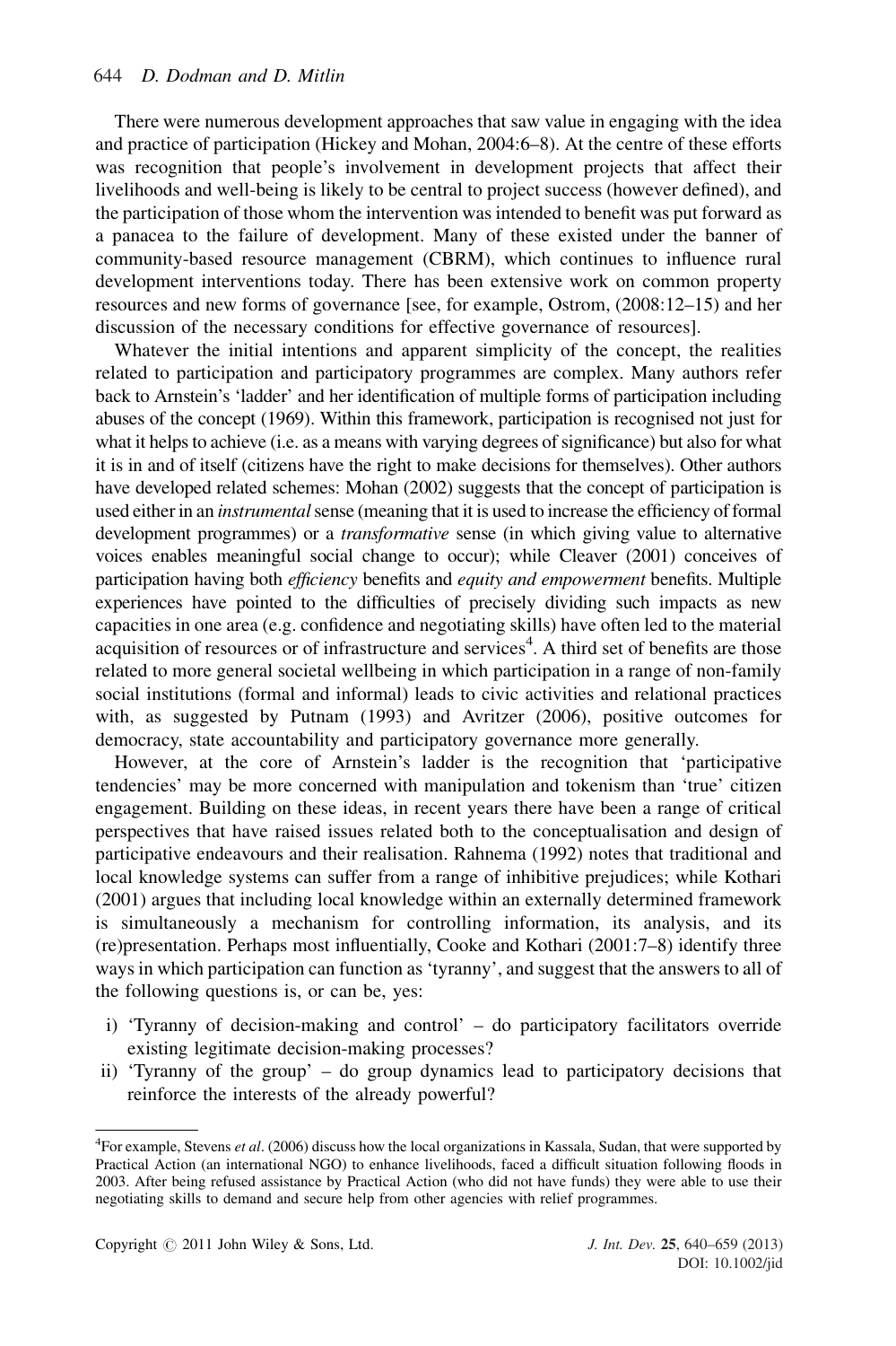iii) 'Tyranny of method' – have participatory methods driven out others which have advantages participation cannot provide?

The process of participatory development also has a tendency to assume that communities are simple homogeneous entities, yet communities also involve a variety of power relationships and exclusions (Rose, 1997; Sharp et al., 2000). In addition, a focus on participatory development fails to address the structural inequalities that perpetuate underdevelopment; while participation seeks to give control to local people, many of the processes affecting their lives are not readily tackled at the local scale (Mohan, 2002). In this context, participatory approach may be seen as shifting 'responsibility for the consequences of...projects away from the agencies and the development workers onto the participating people' (Henkel and Stirrat, 2001:183).

Relatively little attention has been given by the proponents of CBA to the complexities of being community-led and participative. There is now a wide critical literature that raises issues which CBA discussions typically ignore. As important, there are particularities in relation to the anticipated consequences of climate change that need to be taken into account if CBA is to achieve the anticipated benefits identified above. While this commitment to climate change adaptation that meets the needs of low-income people is to be welcomed, the expansion of awareness of, and interest in, CBA needs to be implemented with due cognisance of all that is known about participatory development. In the following sections of this paper, we argue that there are particular issues related to CBA that require close examination if this process is to avoid replicating many of the negative outcomes created and perpetuated by earlier – and equally well-meaning – development interventions.

## 3 FRAMING CBA: A CONCEPTUAL ANALYSIS

The development of the discourse and practice of CBA can be seen as an analogous process within the climate change agenda, to one that took place in the field of development 10–15 years previously for a more generalised set of interventions. It brings to the forefront the importance of local knowledge and local capacity for action in the face of particular shocks and stresses. However, as discussed above, the ways in which 'participation', 'development', and 'participatory development' were conceptualised when first popularised led to a variety of critiques and commentaries that CBA may also wish to take into account. In the context of climate change and in cognizance of the broader debates about participation we suggest that the major conceptual shortcomings in CBA are its partial nature (it addresses only one aspect of multiple dimensions of vulnerability), its local nature (its privileging of the local at the expense of the national and global nature of adaptation), its understanding of community processes and dynamics, and the way in which it frames risk and vulnerability.

# 3.1 The Partial Nature of CBA

While climate change has gained prominence in global environmental and developmental debates, climate change is not the only problem faced by individuals, households and communities in low- and middle-income nations. However, CBA risks focusing on only one aspect of multiple dimensions of vulnerability. In an urban setting, for example, there is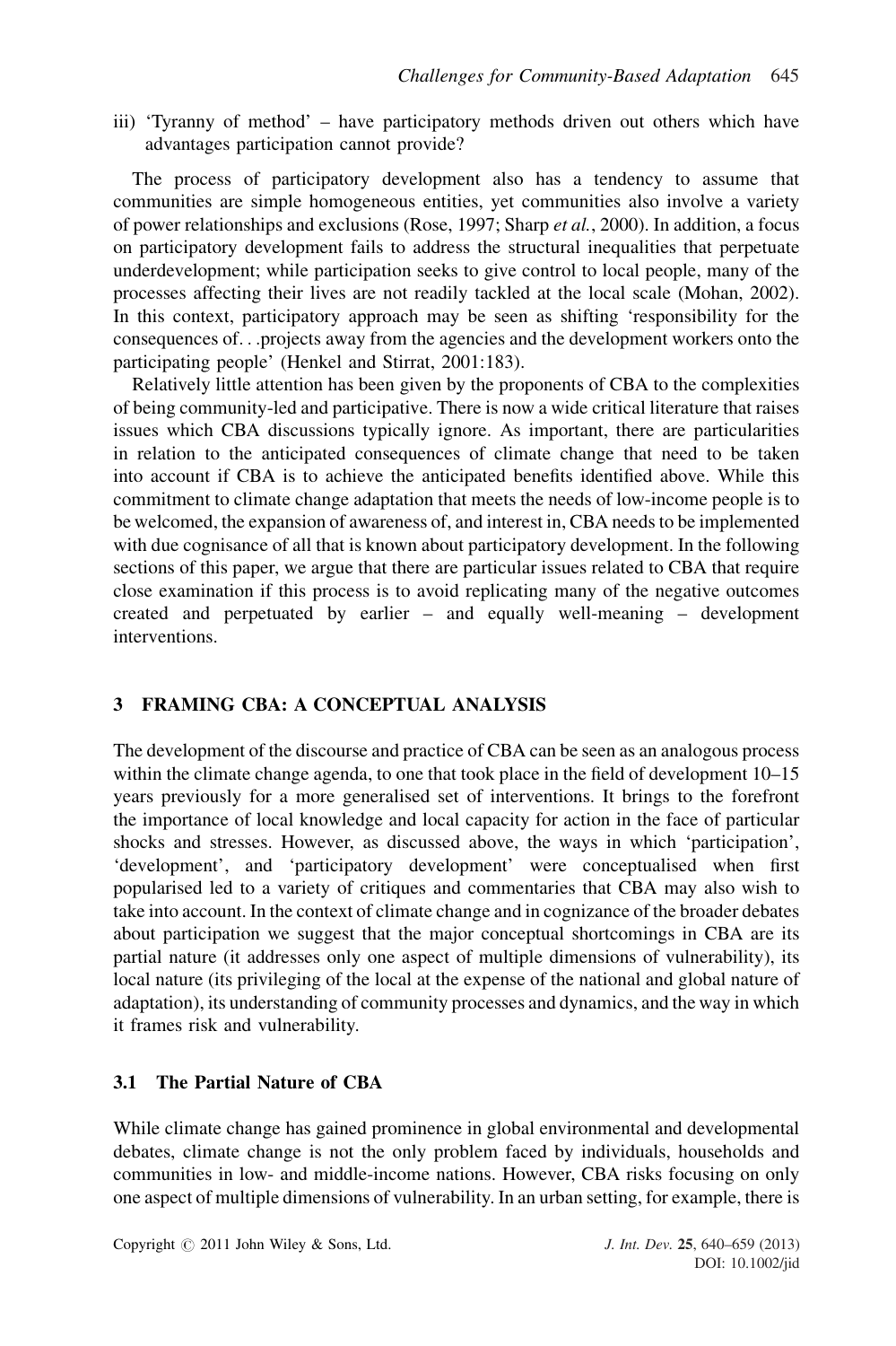little point in asking local residents to participate in a project to land fill their site to reduce the risk of flooding if, at the same time, they are facing eviction due to lack of legal tenure. Alternatively, in a farming community, adapting cropping systems to cope with changes in climate must also be seen alongside immediate needs such as basic health care or education, as well as practicalities such as access to markets for (potentially changing) agricultural products. This complexity while not unique to climate change is particularly pronounced in this context because of the multiplicity of levels at which the impacts are observed. This produces particular governance challenges as a coincidence of jurisdictions is unlikely and local groups will need to negotiate across government boundaries (both sectoral and spatial).

When asked about their own analysis of their problems, urban communities typically emphasise insecure tenure, lack of income and hence of food, lack of basic services, and a lack of livelihood opportunities (Dodman, 2004; López-Marrero and Yarnal, 2010). An extensive literature on the problems of both secure tenure and livelihoods makes it evident that the process of adequate access may be exacerbated by climate change but there are other serious forces at stake including: the absolute lack of resources; the political economy of cities and rent seeking behaviours by powerful groups (Swyngedouw, 2004); inappropriate and anti-poor regulations (Yahya et al., 2001) and significant anti-poor sentiment among many urban elites and middle class (Perlman, 2007). It is foolish to imagine that a commitment to climate change adaptation is sufficient to change the pattern of development and secure new, pro-poor options. Equally, in practice, low-income communities consider climate change to be one among many adverse factors that they have to contend with in their struggle for survival.

Of course, CBA practitioners do recognise the importance of the 'developmentadaptation' continuum, and tend to view CBA activities as contributing to broader goals of local development and sustainability. But current (and likely future) pathways for adaptation financing (including donor agencies) are explicit that this must respond to climate change and not more broadly based development priorities including more general actions towards citizen empowerment. Even at the technical level a simple focus on the 'added cost' of climate change has severe limitations. In relation to infrastructural development, for example, World Bank and United Nations Framework Convention on Climate Change (UNFCCC) figures are based on the additional costs required to make new and existing infrastructure 'climate proof' – while taking no account of the 'infrastructure deficit' that exists in many low- and middle-income nations (Satterthwaite and Dodman, 2009); as a result, the stated adaptation costs in low-income countries are unrealistically small as the initial infrastructure investment has not been made. It remains to be seen how the proposed CBA component of the UNFCCC adaptation fund will frame the criteria for financing, and whether this creates an impetus for narrowing the focus of CBA activities.

#### 3.2 The Local Nature of CBA

CBA frames adaptation to climate change as a fundamentally local issue, raising further questions about the adequacy of the conceptual framework. Of course, the ways in which the impacts of climate change are translated into specific vulnerabilities are strongly dependent on local circumstances; this means that the measures to build resilience must also be contextually rooted. However, this does not remove the need for extra-local support and resources (for example, city or national government financing of settlement improve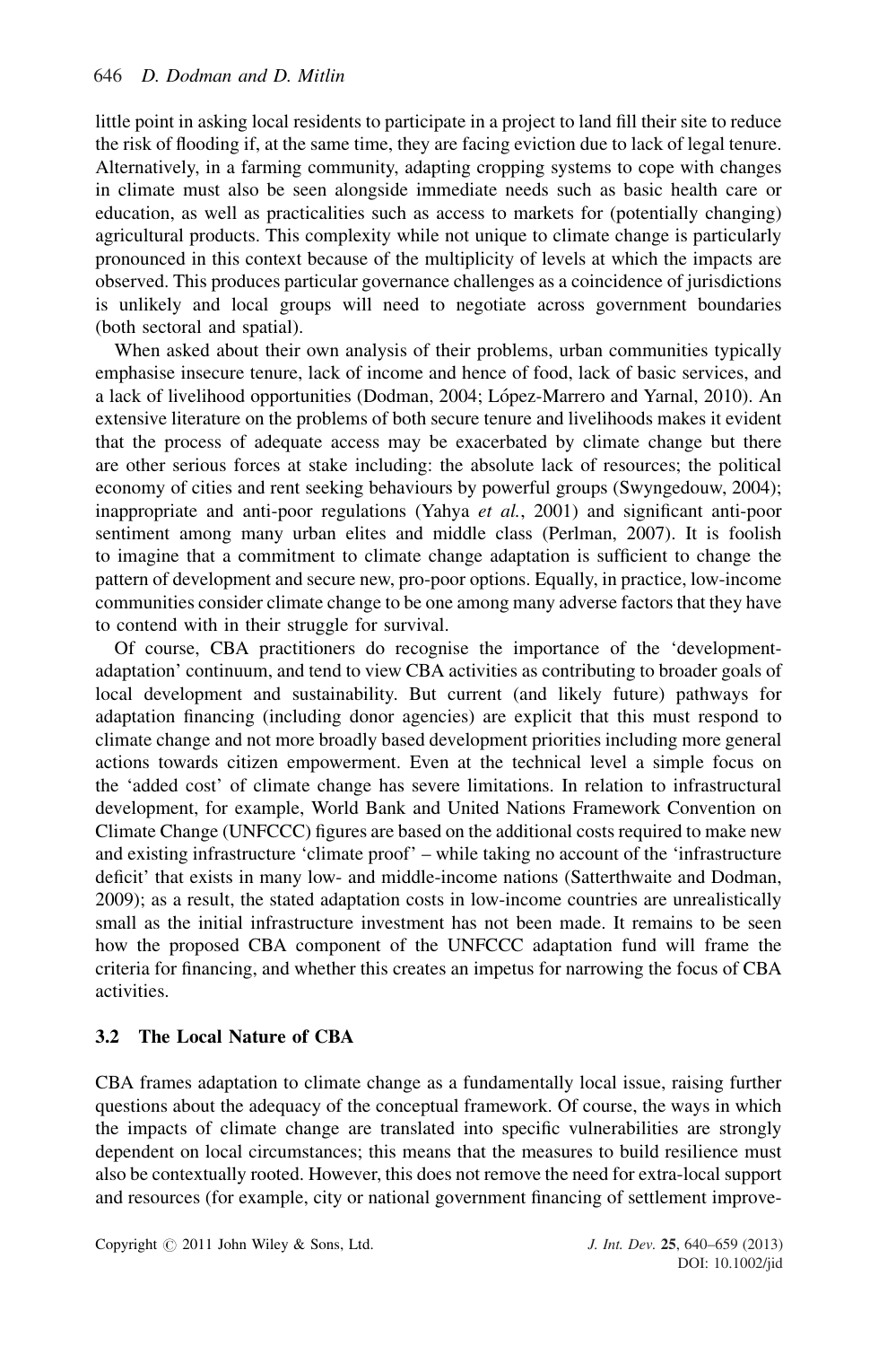ments or investments in city-wide infrastructure), or efforts to reduce or remove underlying hazards (including, in the case of climate change, strong global mitigation responses).

As pointed out for participatory development by Mohan and Stokke (2000), a heavy focus on the local tends to underplay both local inequalities and power relations as well as national and transnational economic and political forces. For example, although many authors (e.g. Tanner et al., 2009) suggest that adaptation is most appropriately responded to and supported at the local and municipal level, this analysis does not seem to take into account either the need for national and international finance to subsidise local improvements, or policies towards the provision of services with, for example, water no longer being a municipal responsibility in a significant number of countries, or the adaptation financing frameworks that are now being established. Adger *et al.* (2005) argue that adaptation needs to take place at a range of different scales (although the criteria for evaluating success of adaptation may vary between scales) while Burton (2008) suggests that 'the ''adaptation is local'' mantra is no longer valid' as climate impacts will increasingly cross geographic and political boundaries. It is increasingly recognised that cross-scale interactions are prevalent when dealing with global phenomena with local outcomes, of which climate change is a key example. Rather than focusing on impacts felt and activities taking place at any given scale, therefore, it is necessary to assess the scalar dimensions of particular practices – including adaptation (Osbahr *et al.*, 2008). Interventions are required at a range of different scales, and vary from the extremely formal and global (e.g. through the United Nations Framework Convention on Climate Change) to the spontaneous and local (Adger, 2001).

Climate change highlights the interdependency of action from the smallest political unit to transnational negotiations involving all countries in the world. In part this is because of the need for combined responses including mitigation and adaption, but it is also due to the potential scale of financial redistribution to finance global and local responses, and the need for such finance to be delivered in ways that support local participatory processes. Policy responses to both development and climate change issues need to be formulated at multiple levels with a degree of coherence between overlapping areas of jurisdiction (Williams, 2004). The participatory process needs to take place at all these levels, with equal sensitivity to overlapping interests and needs. It is not sufficient that the citizen engagement is simply at the local level. As described by Jordan and van Tuijl (2000), agencies that are not accountable to local communities may misrepresent their interests at levels above the local, however well intentioned they may be. Such examples emphasise the need for local participatory processes to be linked to higher-level institutions able to represent the views and interests of communities, and be held to account for their work. At the same time, the issues deliberated at the different scales may not be readily compatible, because of differences in the perceptions of risk, and differences in the types of potential responses (Ayers, 2011). As discussed in the following section, this is a major issue for participatory approaches more generally.

## 3.3 CBA and Community

CBA tends to assume that the 'community' is a homogeneous entity that can make the appropriate decisions in a democratic way that meets the needs of all members. However, there is a detailed literature on the exclusions that exist within communities based on age, gender, and socio-economic position; and on the ways in which individuals frequently belong to multiple communities with different members, boundaries and contrasting (or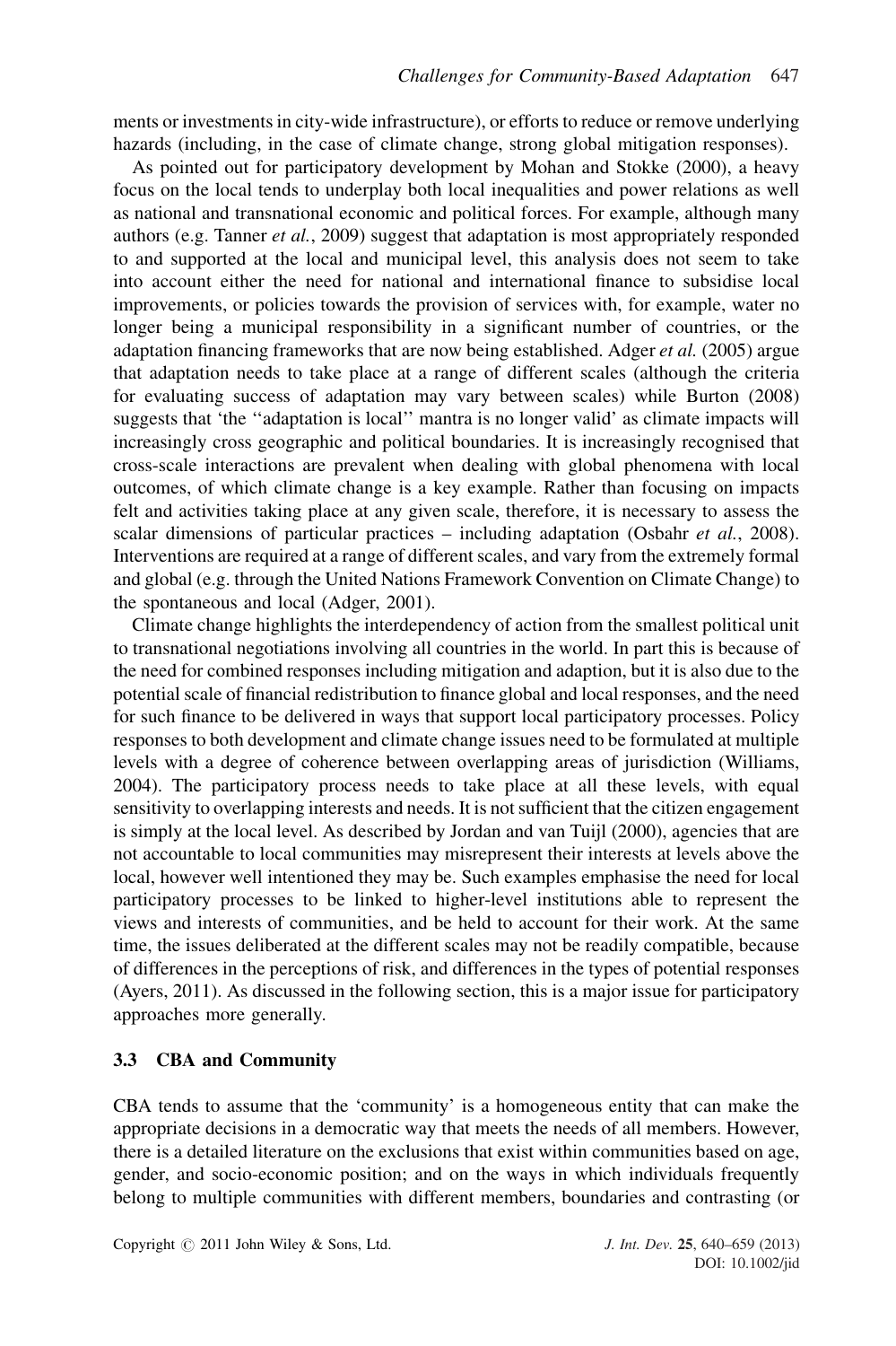even competing) agendas. It is therefore insufficient to engage communities in participatory work without a detailed understanding of power relations that ensures all involved are able to contribute to the formulation and implementation of strategies (Mercer  $et al., 2008$ . Wong  $(2010:5)$  argues that analyses of local power dynamics have oversimplified relations between local elites and less powerful members of the community; however, this research also points to the difficulties in drawing simple conclusions about intra-community dynamics. In relation to the participatory management of natural resources, Cleaver (2009) suggests that there is a false assumption 'that if the spaces for decision making are local, and the rules for access and distribution fair, then all parties will potentially be able to participate and benefit'. It has been shown that this is not the case for participatory resource management – and is not likely to be the case for adaptation to climate change either.

In particular, low-income women face many gender-specific barriers that make them especially vulnerable to the effects of climate change, and limit their ability to participate in locally based adaptation activities (Patt et al., 2009; Terry, 2009) – although some CBA projects address gender issues explicitly, the approach as a whole has a tendency to treat gender issues in an unproblematic manner. In contrast, a growing body of research demonstrates the ways in which gender affects exposure to hazards, shapes vulnerability to the effects of these, and affects the adaptive capacity of individuals. For example, the role of women in household food provision means that they are particularly vulnerable to changes in the climate that result in crop failure and fuel shortages (WEDO, 2008). Some of these issues have recently been incorporated in CBA projects – for example, a UNDP-Global Environment Facility programme on CBA recognises that 'without an express consideration of gender from the very beginning of the project cycle, the choice of adaptation interventions can have unintended gender implications' (UNDP, 2010:39). However, women's access to resources to support their response to climate change is also influenced by the way in which programmes affect local power relations: which means that the particular needs for low-income women in adaptation are often neglected. These may include safe places to live, better access to climate change information, health services, finance (including credit), and improved access to knowledge and resources for adaptation (ActionAid and IDS, 2007). Because of this, it is not sufficient simply to identify a list of 'marginalised' groups with recommendations that they be included, but rather (as explained below) to develop responses that take into account the broader power dynamics that operate within communities.

## 3.4 Conceptualising Risk and Uncertainty

With its focus primarily on climate risk, and solely at the community-scale, CBA practitioners have also failed adequately to conceptualise risk and uncertainty, and their implications for CBA activities. In addition, the risks – and uncertainties associated with these – can be found at multiple levels. These include the changes in global emissions and the trends in these changes; the ways in which these emissions are linked to particular changes in the global climate; and the implications of this climate change for livelihoods, health, well-being, and shelter. In addition, there are large uncertainties related to the types of mitigation and adaptation activities that will take place, and how they will reduce climate risk and impacts. Increasing resilience to a wide range of shocks and stresses – through, for example, the provision of secure shelter, good infrastructure and services, and effective emergency responses systems – will provide individuals, households, and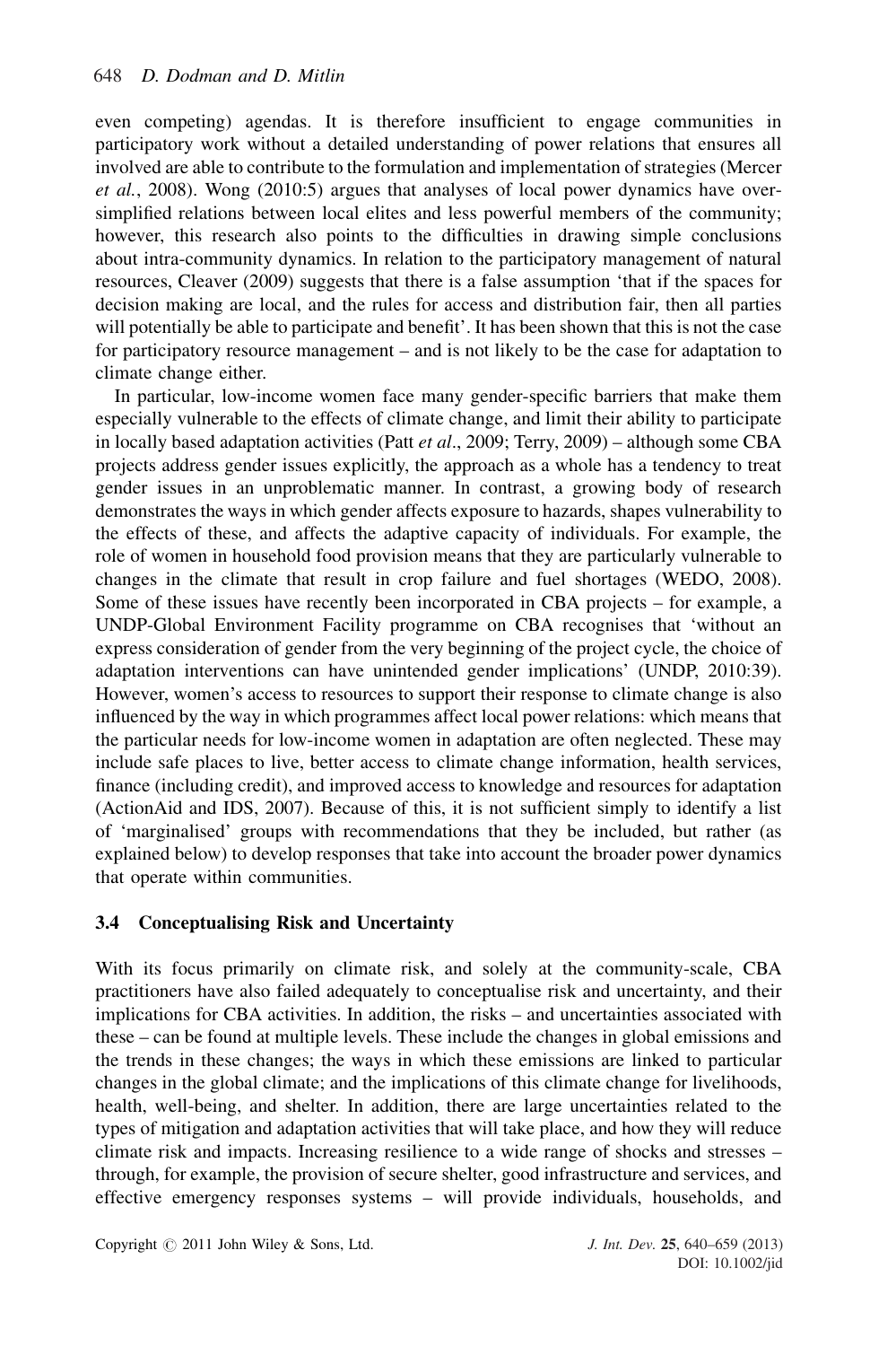communities with a greater ability to cope with the unknown or uncertain risks associated with climate change.

A fundamental issue associated with climate change is that future conditions will be different from those that exist in the present. Further to this, however, is the necessity of recognising that these changes may not be uni-directional or gradual, but may be more rapid. In this context, the use of local knowledge on past changes in climate is not a sufficient basis on which to develop future plans: extrapolating from past trends does not provide a reliable indicator of future changes; and changes in the global atmospheric system will result in multiple and complex effects (Solomon et al., 2007). Adaptation activities that result in gradual changes in livelihood strategies may therefore be maladaptive: 'short-term adaptation can result in long-term maladaptation, increasing vulnerability to climate shocks' (Brooks et al., 2009:741).

This is not a simple problem. Communities need to be able to trust the participative process if they are to respond positively to miscalculations and changes in predicted outcomes. There is a real possibility that, given the unknowns involved, local groups will be encouraged to make adaptive responses – for example the purchase of safe land, the shift to a new and secure livelihood – that are shown to be costly mistakes as climatic shifts move in unpredictable ways. For communities to maintain trust in the governance processes that are supporting their development, careful and considered communication is needed together with social relations that open up to community leaders the complexity of the issues involved, and which support them as abstract prediction is then realised through real life events. If predictions are inaccurate, many citizens will ask themselves why they should trust institutions that have misled them badly. In some such cases, compensation may be needed and hence entitlements will need to be calculated and new programmes put in place. Thinking about adaptation requires us to recognise the breadth and depth of unknowns that are at stake. It also demonstrates the need to establish practices of negotiation and settlement together with the nurturing of trust.

However, there are possible pathways for using local knowledge within a broader framework: Rojas Blanco (2006) proposes the use of 'no regrets' projects, disseminating knowledge between organisations and regions, and bridging the gap between CBOs and the scientific community. Civil society organisations can therefore play an important role as catalysts for transnational social learning (Brown and Timmer, 2006), rather than as isolated actors bound to local contexts. However such civil society organisations need to recognise that professionals and local residents may have different views about what is happening and how adaptation should take place. In this context, there is a need for mutual learning and negotiation about the way forward.

In the context of climate change, one aspect of this problem has already been illustrated by Few et al. (2007) who analyses responses to climate change by two coastal communities in the UK. The authors suggest that, as a result of the advice of experts, the authorities may have a particular framework for the consultation process (in their example, an adaptation agenda) which constrains the engagement of communities in a decision-making process. The option preferred by some residents is to 'wait and see' but this option is not part of the agenda of authority staff promoting the participatory engagement. The authors emphasise the importance of addressing these constraints and suggest that a first step is an honest engagement by government agencies, which is explicit about the limitations of what is on offer in respect of decision making.

Another example from the other side of the world also demonstrates how proposed and implemented adaptation solutions may seek the involvement of the community in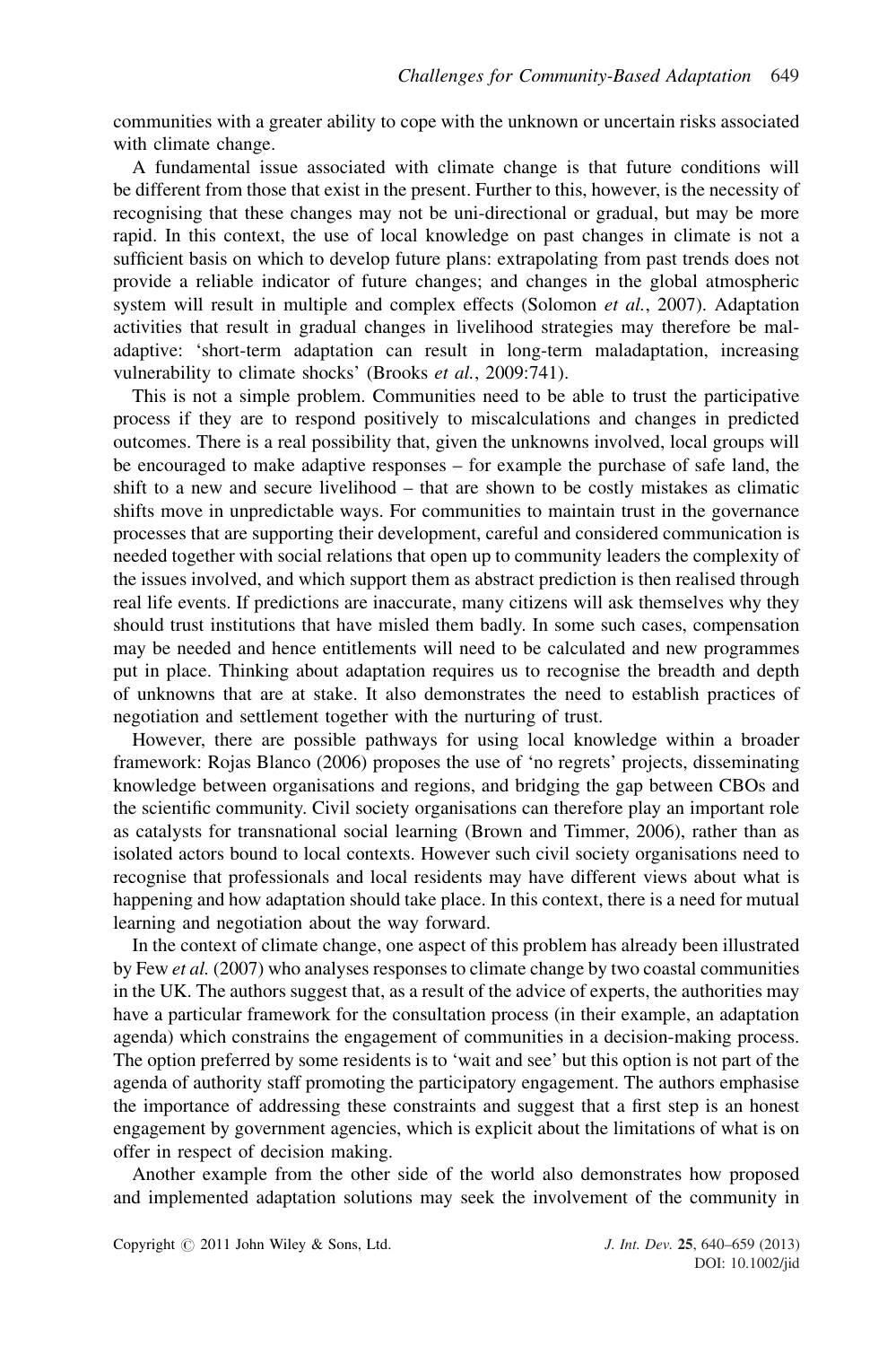managing the intervention but may fail to consider all the possible ways in which problems can be addressed as technical designs exclude some options. Community leaders working with the Philippine Homeless People's Federation emphasised the importance of professional support in their climate change work because of their own lack of knowledge of climatic associated flooding risks and of various geotechnical details associated with the safety of particular potential land sites (Dodman et al., 2010). CBA must therefore take particular recognition of the dangers of technical and professional perspectives framing the choices that local communities are allowed to make, and, in so doing, constraining the role and the depth of local community involvement.

This section has shown that there are particular aspects of CBA that require attention if participation is to be realised and be effective in projects and programmes. The partial nature of CBA, the significance of non-local events and relations, the differential incidence of climate change impacts, and the uncertainties involved all need to be considered if CBA is to respond to the needs and interests of low-income and vulnerable households. The following section turns to more substantive political critiques of participatory approaches that seem to be relevant if CBA is to address the scale and nature of needs arising from climate change.

## 4 CBA: POLITICAL IMPLICATIONS

Most importantly, perhaps, the way in which CBA is conceived and implemented has a variety of worrying political implications. In summary, its focus on the local means that broader structural issues are frequently ignored; its focus on community involvement means that it is often isolated from transformations in governance; and its focus on adaptation means that communities are isolated from broader political debates about the multi-dimensional negotiations around climate change (including mitigation, technology transfer and redistributive financing), and from other measures that the state takes to influence the context in which low-income citizens are struggling to realise development. In this regard, CBA can be seen as yet another extension of the 'new policy agenda that combines neoliberalisation on the one hand with attempts at fostering participatory approaches to development on the other hand' (Bebbington, 2007:158). This is similar to the widespread embracing of 'community empowerment' by the World Bank and other international development agencies in the late 1990s – which Moore (2003) assesses as 'cheap talk' (p323), based on an understanding that 'mobilisation of the poor at community level poses no serious threat' (p323) to governments and politicians in developing countries. Although we recognise that CBA includes redistribution for communities experiencing adverse shifts in climate change, it accepts rather than questions the underlying political economic processes that have contributed to the growing climate crisis and adaptation deficit. But whether CBA rejects or accepts neo-liberalism is not our critical concern; our point is that many CBA projects are located at a level at which they cannot contest significant and substantive issues including the role of the state in supporting community adaptation priorities, and the required redistribution of resources. We also recognise that there are exceptions to this – but our argument is that these have received insufficient attention.

One particular concern is the focus on local rather than settlement, city or national levels of decision-making. This orientation has been challenged by the practice of many membership-based organisations who emphasise that if participation seeks community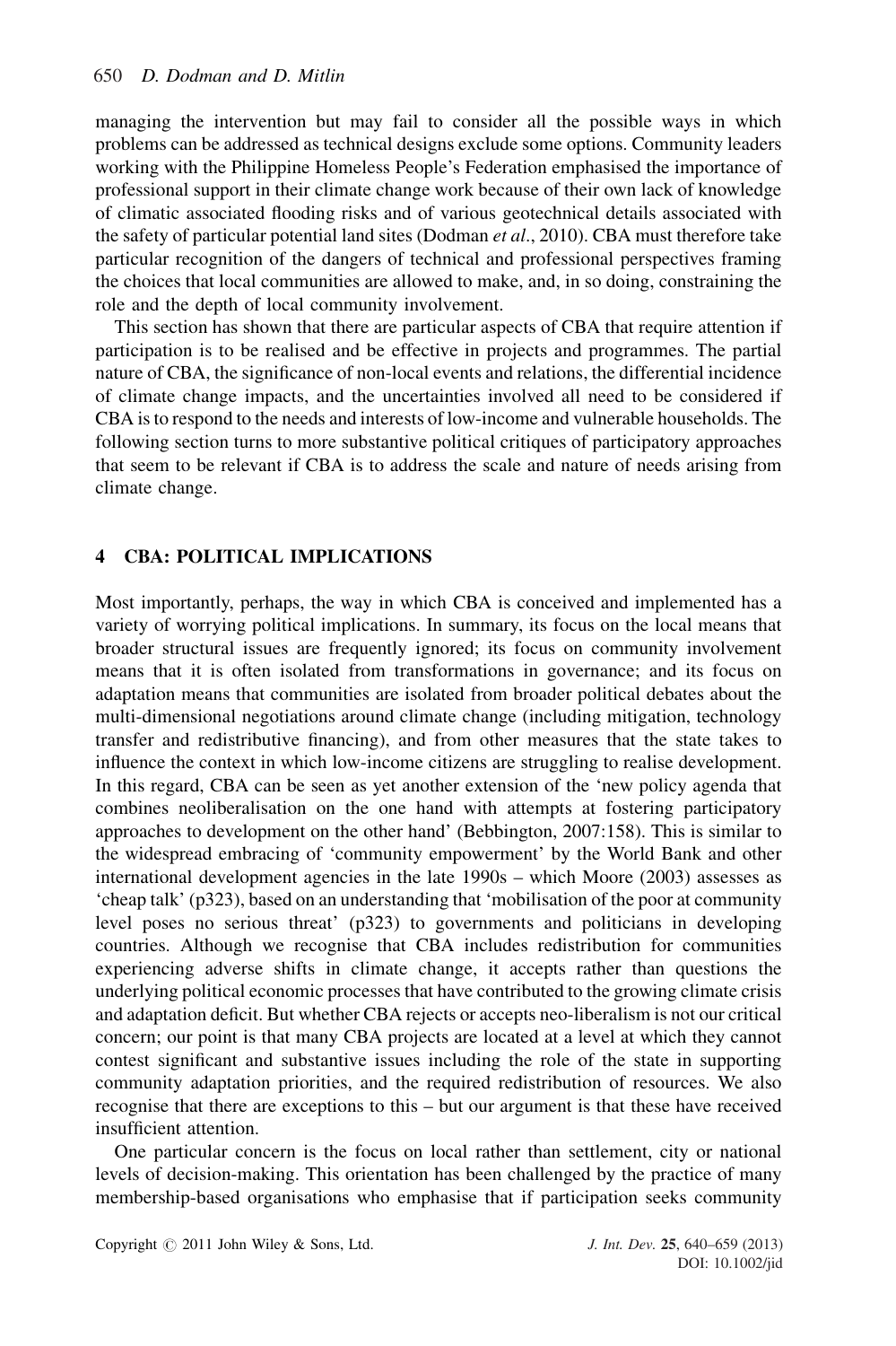empowerment and pro-poor development policies, it necessarily involves a capacity to deal with adverse power structures and practices that lie above the immediate locale. Green (2000:71) critiques the local focus of participatory discourse and practice, and associates it with the project orientation of such participation discussions. As argued by Green (2000:69), an emphasis on political change has been largely ignored by participatory development whose view of citizen agency and empowerment 'does not necessarily entail participation in broad-based political movements which seek to bring about radical social change, nor even in established political institutions'. She goes on to put it in stronger terms 'confined to a localised project setting...empowerment through participation is a fantasy divorced from political action beyond the local community' (ibid, 72).

We share these concerns. While a scale focus on the local is important to pro-poor political strategies, such strategies (and associated literatures) are not credible unless they recognise that there is also a need to deal with institutionalised power relations above the level of the settlement, and this requires community structures that enable local groups to work together to represent their interests within these political structures. A strong focus on political change and/or on participation in membership-based organisations links more easily to the discourses of social movement activities and interventions, rather than those based around participation. A number of authors have shown the significance of politically aware and active organised citizens. Tilly (2004) discusses the significance of nineteenth century social movements in securing pro-poor change include the expansion of the democratic franchise in Europe. Castells (1983) discusses the activism of local groups to secure collective consumption goals (including those critical to climate change adaptation); in case studies that include the Americas and Europe, he demonstrates the importance of locally-defined dynamic strategies that take into account political and economic change. More recent and locally specific studies including Racelis (2007), Appadurai (2001) and Mitlin (2004), all of which point to the importance of organised groups of citizens able to engage with formal political institutions to advance the interests of low-income citizens. With this understanding, participation (in the form of participative tools and methods) enhances membership-based organisations, but it does not replace it (Chen et al., 2007).

Such experiences demonstrate the importance of community structures that enable mass strategic interventions to influence state policies and positions. Adaptation programmes provide an opportunity for improved neighbourhoods and livelihood options; however those that concentrate on the details and formalities of inclusion related to specific projects without addressing the need to invest in new capacities and new city-wide and nationwide representative groups are likely to fail. Strengthening the ability of local groups to negotiate to get more, rather than less, from local (and national) political processes requires making a more substantive institutional investment, which may be realised in any one of a number of ways (Hickey and Mohan, 2004:14). The political potential of such strategies is illustrated by the work of the city-level umbrella organisation, the União de Associações de Moradores de Porto Alegre (Union of Neighbourhood Associations of Porto Alegre) who, frustrated by the lack of delivery following the election of a Workers' Party mayor, designed participatory budgeting as a process that enables low-income communities to influence municipal investment strategies in their own neighbourhoods (Abers, 1998:41–44). While Federating strategies have received some recognition within the participatory literature (Mitlin, 2004), there has been little acknowledgement of the significance of such institutional relationships for participation and participatory processes.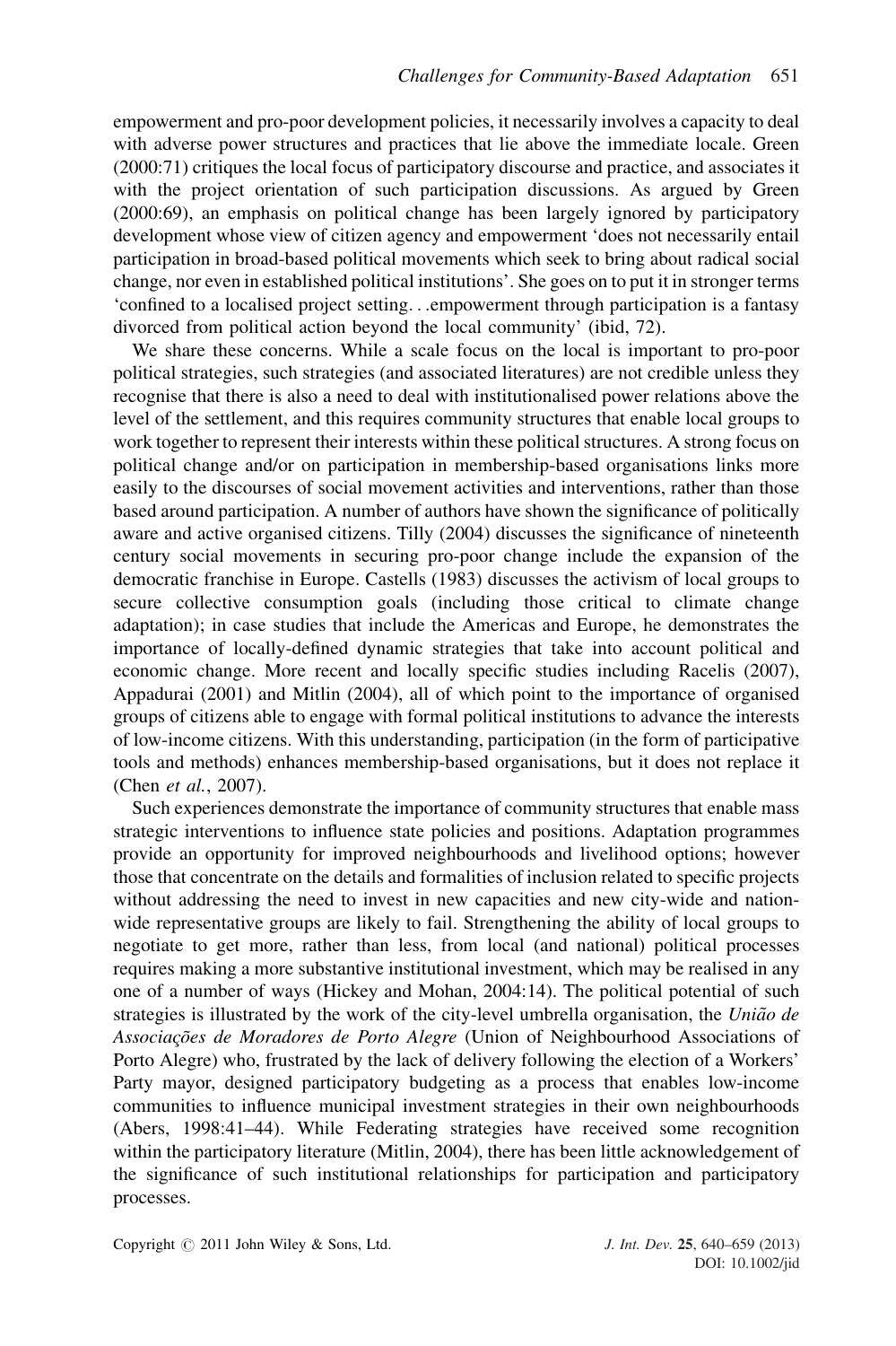#### 652 D. Dodman and D. Mitlin

As noted above, much of the work that has placed an emphasis on participatory tools and methods has done relatively little to build up links with political structures above the level of the settlement and/or most immediate political authority such as local government. The assumption has been that communities have a degree of autonomy and that the considered engagement of the community in identifying their needs and interests and the obstacles will enable strategies to be put in place for such obstacles to be overcome. For example, emphasis has been placed on participatory tools and methods for urban communities to improve settlement layout, housing design, and to plan strategies for upgrading; or for rural communities to make informed choices about seed varieties and harvesting practices. In some cases, improvements can be undertaken immediately. In other cases, negotiations need to take place with local power structures (both those outside of political structures such as land owners, and those within such structures), and many participatory processes recognise the need to facilitate such a dialogue and associated negotiations. There are also examples of community-based development projects of 'counter-elite' approaches (that explicitly exclude local elites from decision-making processes) and 'co-opt-elite' approaches (that deliberately absorb local elites into this process; Wong, 2010). However, there has been much less attention given to linking up disempowered communities to assist them to challenge structural disadvantage above their locality. There is also a democratic deficit in a range of global decision-making structures. The global governance of climate change is a classic example of a political system in which the opportunities for citizens to participate in a system that matters a great deal for individual wellbeing are limited; conversely, CBA provides the opportunity for extensive participation in systems with much smaller implications (Melo and Baiocchi, 2006).

A further reason for the importance of multiple levels of engagement is the potential contribution of 'boomerang' effects between the different levels of government and governance processes. Keck and Sikkink (1998) used this phrase to describe the way in which local grassroots organisations have been able to catalyse international lobbying on their own national governments thereby exerting a pressure which they are unable to exert directly or which complements their own 'bottom up' efforts.

Addressing the impacts of climate change will require a range of political interventions if pro-poor decisions are to be secured; there will inevitably be conflicts over resource allocations. A recent study of everyday livelihood practices of farmers in Mozambique in the context of adaptation strategies identified a number of levels of institutional engagement including village levels structures, local NGOs, traditional leaders, local elites, and state level institutions including district and national governments (Osbahr et al., 2008). This study illustrates the importance of policies that take account of the multiple spaces, and also points to the importance of citizen involvement in policy making as some livelihood strategies are not being taken into account by those currently designing interventions. The multiplicity of levels at which impacts occur creates particular challenges for governance systems if they are to be responsive to local needs and priorities (Ostrom, 2009).

As an example of an alternative approach, Shack/Slum Dwellers International has sought to develop a structure that enables locally controlled grassroot organisations to participate in political processes at all the levels that are considered useful by members. SDI is a network of nationally based federations of the homeless and landless.<sup>5</sup> Affiliate

<sup>&</sup>lt;sup>5</sup> For more information on the methodologies of SDI and their application to community-led responses to disasters, see Dodman, et al. (2010).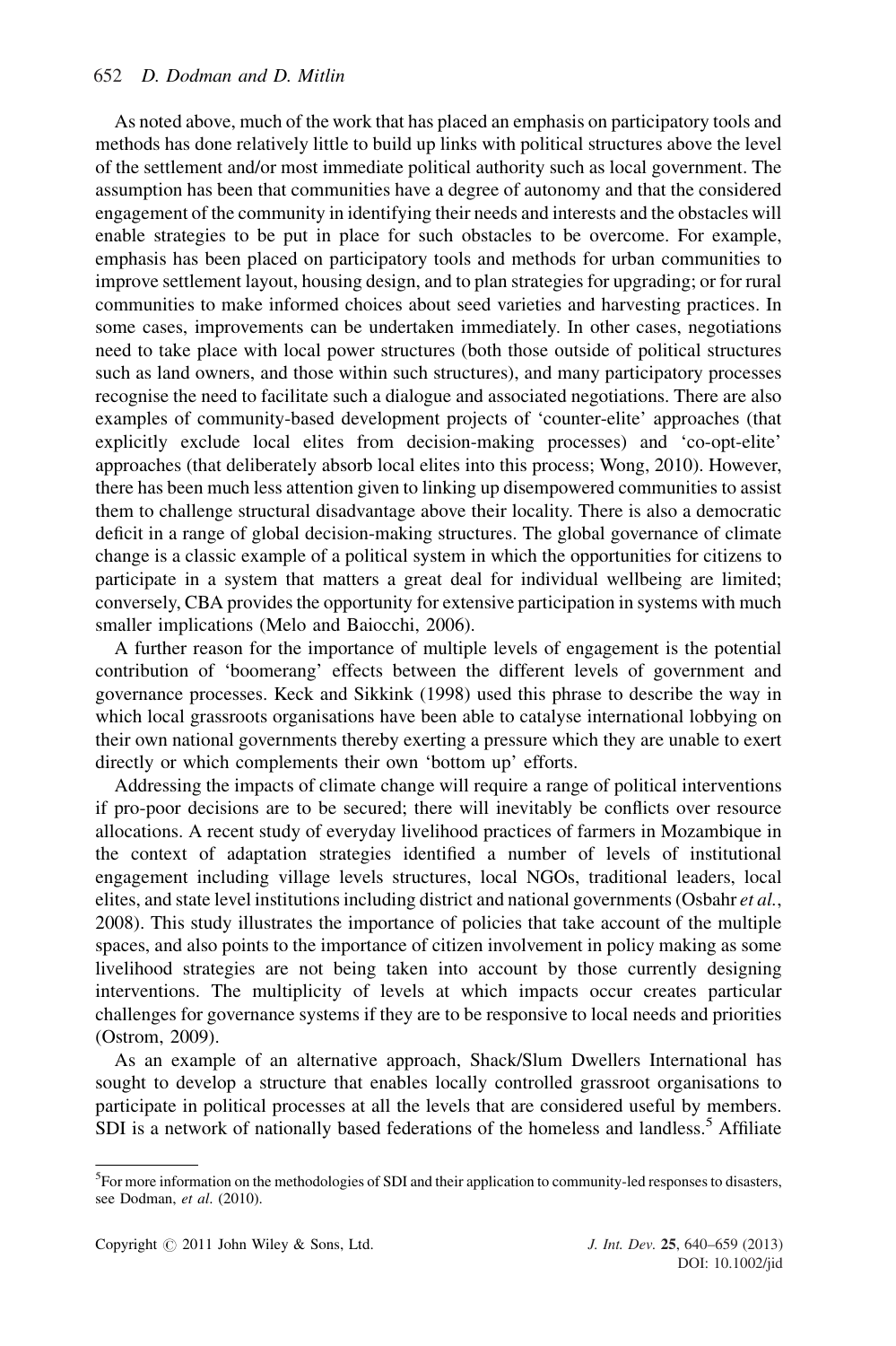federations are made up of savings schemes based in informal urban and peri-urban settlements. Members are generally neighbours who come together to save and support collective development efforts. Local savings schemes visit each other and as a result of these peer exchanges become more ambitious as they see what other communities have been able to accomplish. Together they support each other to identify priorities, negotiate with city authorities for land and services, and learn more about housing construction and settlement development. Saving attracts a high number of women participants resulting in an emphasis on shelter, which is often a priority for women trying to raise their families with insecure tenure, lack of basic services and inadequate housing. In terms of an engagement with political processes, SDI's participatory structure includes neighbourhood savings schemes, city federations, national federations, and an international council and board. This enables members to engage with the state and other relevant external agencies at all these levels, negotiating boundaries between these levels as required. Sometimes a change simply needs to take place at one level, for example, support for a community at risk of flooding to access safe land by a local authority; on other occasions, it may also require a strong local community group able to prevent that land being captured by corrupt leaders, and/or finance from the national government and international agencies to ensure land acquisition and access to basic services.

## 4.1 The Exclusion of Mitigation

A further reason for the importance of multi-level interventions is the importance of strengthening the political momentum behind mitigation, with mitigation interventions needed at all relevant levels. In the past, many environment-oriented NGOs and professionals have prioritised mitigation at the expense of adaptation; in contrast many development-oriented NGOs and professionals currently focus solely on adaptation. However, an approach to CBA that ignores mitigation appears to be based on the assumption that low-income communities are less interested and/or less able to address this issue and/or that these communities should not have to bear the costs associated with mitigating climate change. Yet the interest of residents of low-income settlements in mitigation is clearly present: time spent by the authors with community leaders from lowincome settlements in the Philippines (Dodman et al., 2010), Tanzania (Dodman et al., 2011) and Zimbabwe suggests that CBA ought also to consider a more holistic response to climate change with opportunities for local communities to adopt and pressure local authorities to support mitigation measures.

The responses of individuals, households and community organisations show how an awareness of climate-friendly lifestyles and livelihoods can be incorporated into the disaster recovery process. Local organisations have encouraged the planting of fruit trees, and there is a widespread awareness – even within temporary emergency shelters – of the need for climate change mitigation. In Bikol province in the Philippines, Noel Agiler (Federation coordinator) explained that: 'The local organisation of Guinabatan says that beneficiaries [of a relocation project] must plant trees. At least 177 trees will be in the project – all beneficiaries are required to plant fruit bearing trees. This is help for the climate change – this organisation is conscious of the climate change...we plant because we think our children maybe some day they don't see a single tree. In the local government project there are no trees at all, they cut all the trees'. Elsewhere in the Philippines, residents of the San Isidro Flood Resettlement Scheme have decorated their surroundings with paintings and slogans on the topic of climate change. In this case, the families are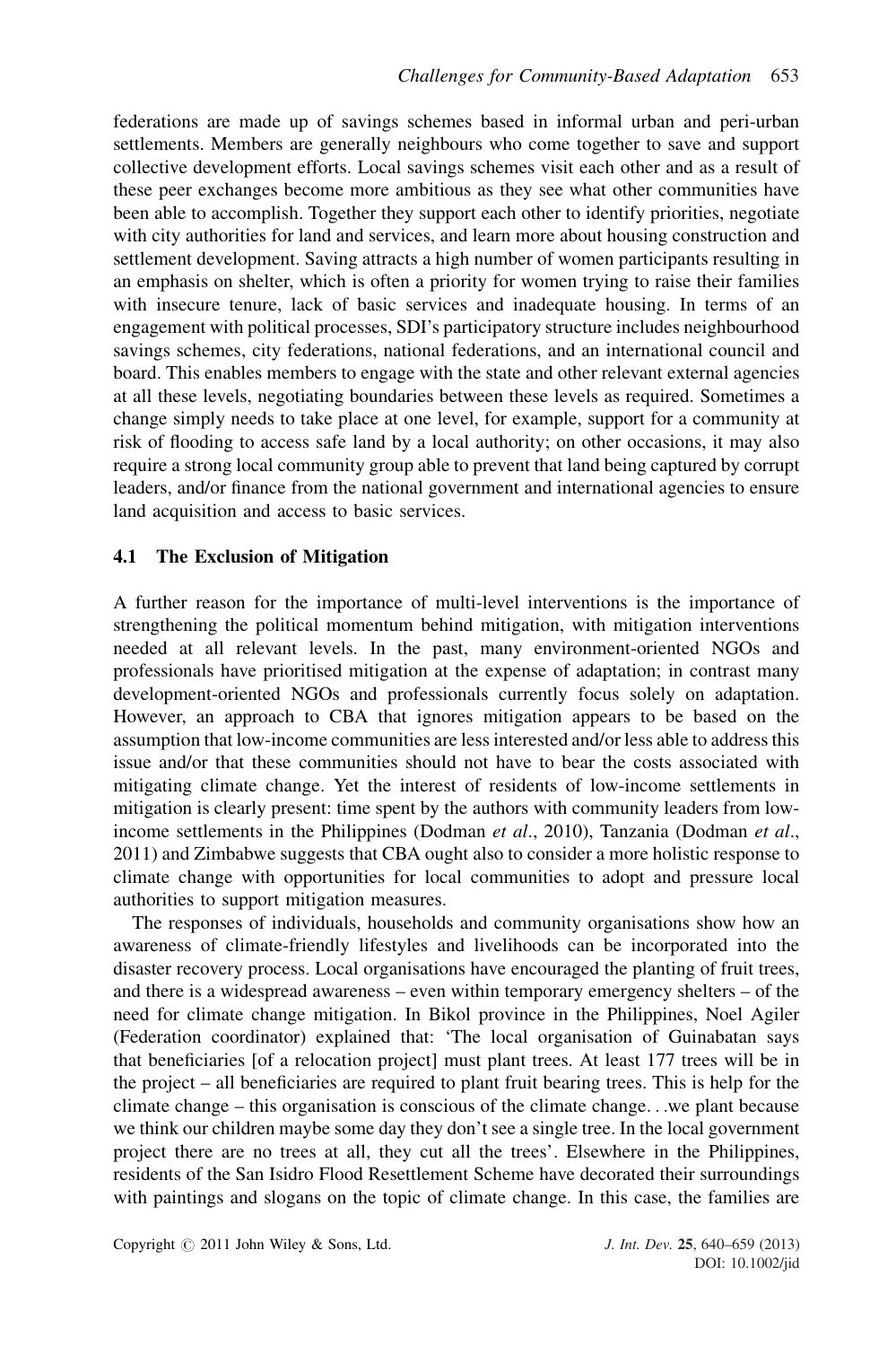resettling following the traumatic events of Typhoon Frank in 2008 and are considering a number of measures to improve the environment including mitigating and adapting to climate change. The residents' association have developed a plan to limit access by cars in part to provide areas for children to play and for vegetable cultivation. As with the groups in Bikol, there is a wish to plant trees for fruit production and to address global warming.

Obviously, the contributions made to greenhouse gas emissions by many of the communities involved in CBA projects are miniscule, but this does not mean that their willingness to engage with these issues should be dismissed as insignificant. The importance of their mitigation response should not be measured simply in terms of absorbing greenhouse gas emissions; they are also important in reinforcing practices of responsible citizen and state action and in giving low-income citizens additional legitimacy and the knowledge they need to hold the state to account. As organized citizens start to understand and act on mitigation measures, then it is much more likely that mitigation becomes a political issue that elected representatives are expected to address.

Not only will these community actions increase pressure on the state to act, but also they will become more aware of the options and be equipped to express their preferences. Bond (2008:1047–1049) exemplifies this in a discussion of community activism related to climate change and mitigation issues in Durban South Africa. In this case, a local woman is thought to have 'intimidated the World Bank away from the Bisasar site' where officials hoped to secure carbon reduction credits as a result of burning methane gas produced by a dump site (ibid, 1047). This is illustrative of the political power that organised communities are able to offer. While there is an argument to say that low-income countries should not be expected to made substantive contributions to reducing greenhouse gas emissions, it is more accurate to say that this is an issue for high consumption households, rather than solely for countries. It is important that governments act to ensure that the lifestyles of the more affluent households (wherever they are located) do not result in continuing and additional emissions of greenhouse gases. Informed organised communities will assist in ensuring that governments take the necessary action, and the involvement of low-income communities in mitigation projects will strengthen their ability to demand reductions in global emissions that will, in turn, reduce the local impacts of climate change.

The role of low-income nations in mitigation is also attracting increased attention in international negotiations. The Maldives is the first country to pledge to become 'zero carbon' (by 2019) and the Vulnerable Countries Forum – a group of eleven countries formed in 2009 – has pledged to reduce emissions as part of its commitment to addressing climate change, despite the member countries having low emissions and great needs for adaptation. As low- and middle-income nations accept the principle of Nationally Appropriate Mitigation Actions (NAMAs), local areas are also likely to engage increasingly in discussions over locally appropriate responses of this type.

## 5 CONCLUSION: THE POTENTIAL FOR CBA

In the same way that participation has been viewed as a response to the failures of top-down development models, CBA is often seen as a response to top-down adaptation that fails to engage with the needs of the most vulnerable members of society (Boyd *et al.*, 2009). Within this mode of thinking, CBA has the potential to transform power relations between organised groups of low-income citizens, institutions of governance, funding agencies and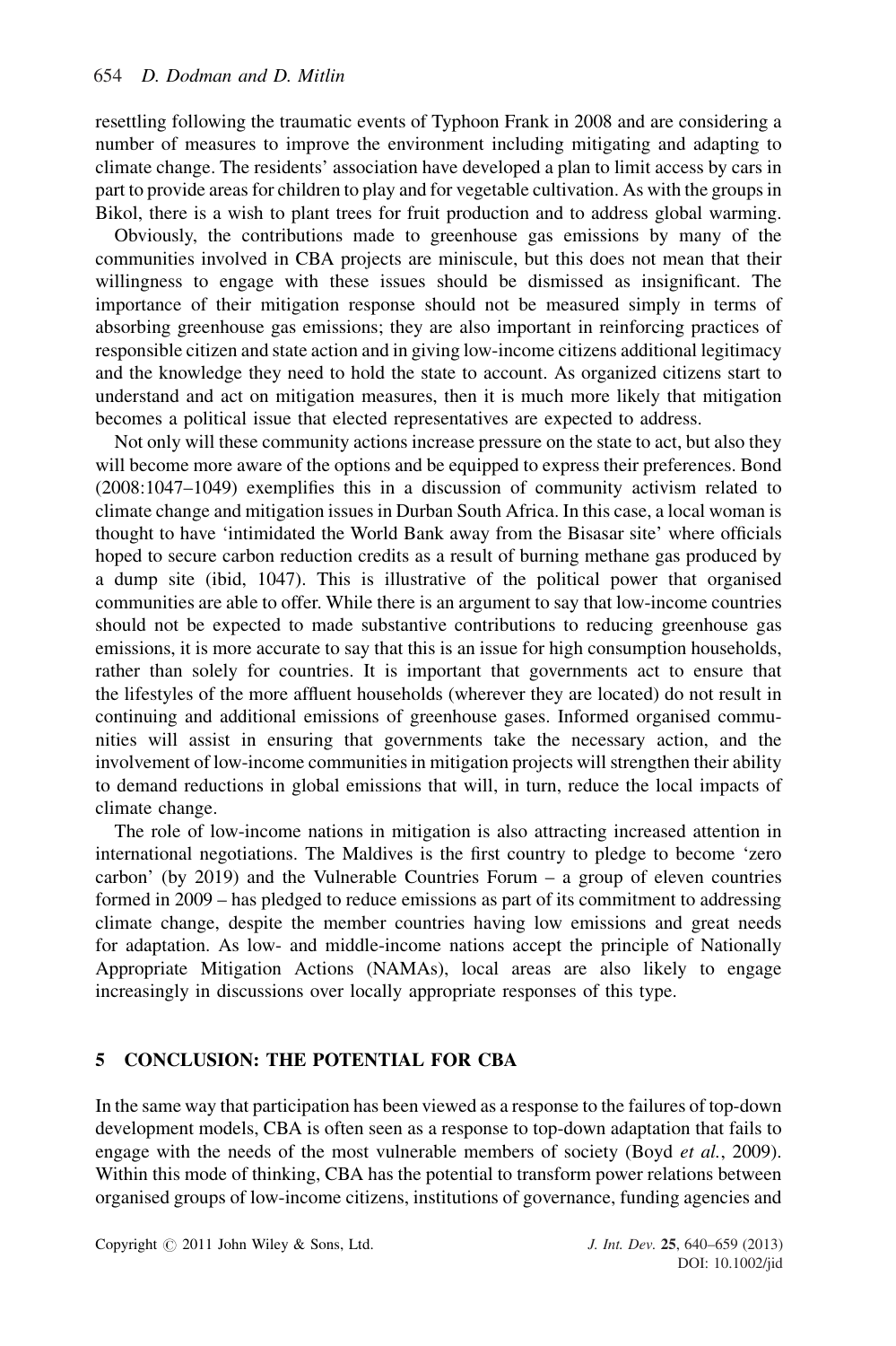international organisations leading to a more effective, empowering, and holistic strategy for responding to climate change. We argue that, if it is do to this effectively, practitioners and researchers alike need to take heed of the lessons learned from participatory development and related fields of intervention. CBA practitioners need not only to engage with broader agendas that reduce poverty and vulnerability (Sabates-Wheeler *et al.*, 2008), but also to engage with issues of power and governance operating at various scales.

As has been pointed out in relation to participatory development, too much focus on the local scale in participation can underplay both local inequalities and adverse power relations at district/city, national and transnational levels (Mohan and Stokke, 2000). Lowincome individuals and their families face considerable structural adversity. They have to manage with few financial resources in a social and economic context that is, in urban centres, dominated by money with commodified labour, and goods and service markets.

The willingness of low-income individuals and communities to address climate change mitigation and our discussion of the limitations of some participatory approaches both lead to a broader political point. To be effective in their development aspirations, practitioners of CBA must, we argue, broaden their critical awareness if many of the conceptual flaws of other professionally planned development approaches for low-income groups are to be avoided. Involving poor groups in processes of both mitigation and adaptation can transform the broader political relationships in which they are involved. For this to happen, CBA needs to include tools and methods that enable a more explicit transfer of power to local communities, as otherwise decisions are made by those outside the community who are only partially or not at all accountable to local residents. This necessarily requires an engagement with the state (at multiple levels) and with international development agencies. It will also require innovative financing mechanisms, as the existing funding structures and systems of the official development assistance agencies makes genuine local engagement difficult or impossible. The specific funds mandated under the UNFCCC present additional challenges related to proving that interventions respond to climate change (and not broader vulnerability to climate variability), and therefore may be even less effective in dealing with challenges at the local level (although there is likely to be an explicit CBA window to the UNFCCC mandated Adaptation Fund; see Ayers (2009) for more detail).

A number of more pragmatic recommendations also emerge from this review. One important step may be the opening up of multiple options for securing technical advice enabling low-income groups to equip themselves with the expertise that they require to understand the potential consequences of climate change, the related uncertainties and the ways in which the donor community is responding to the need for adaptation. Greater emphasis on representative organisations of the poor that link low-income and disadvantaged communities may help to deal with the multiple scales of impact and/or intervention. Specific attention should be given to the interface between climate change priorities alongside other immediate development needs, and the heterogeneous needs within low-income households and neighbourhoods.

## **REFERENCES**

Abers R. 1998. Learning through democratic practice: distributing government resources through popular participation in Porto Alegre. In Cities for Citizens Friedmann J, Douglass M (eds). John Wiley and Sons: Chichester, pp. 39–66.

Copyright  $\odot$  2011 John Wiley & Sons, Ltd.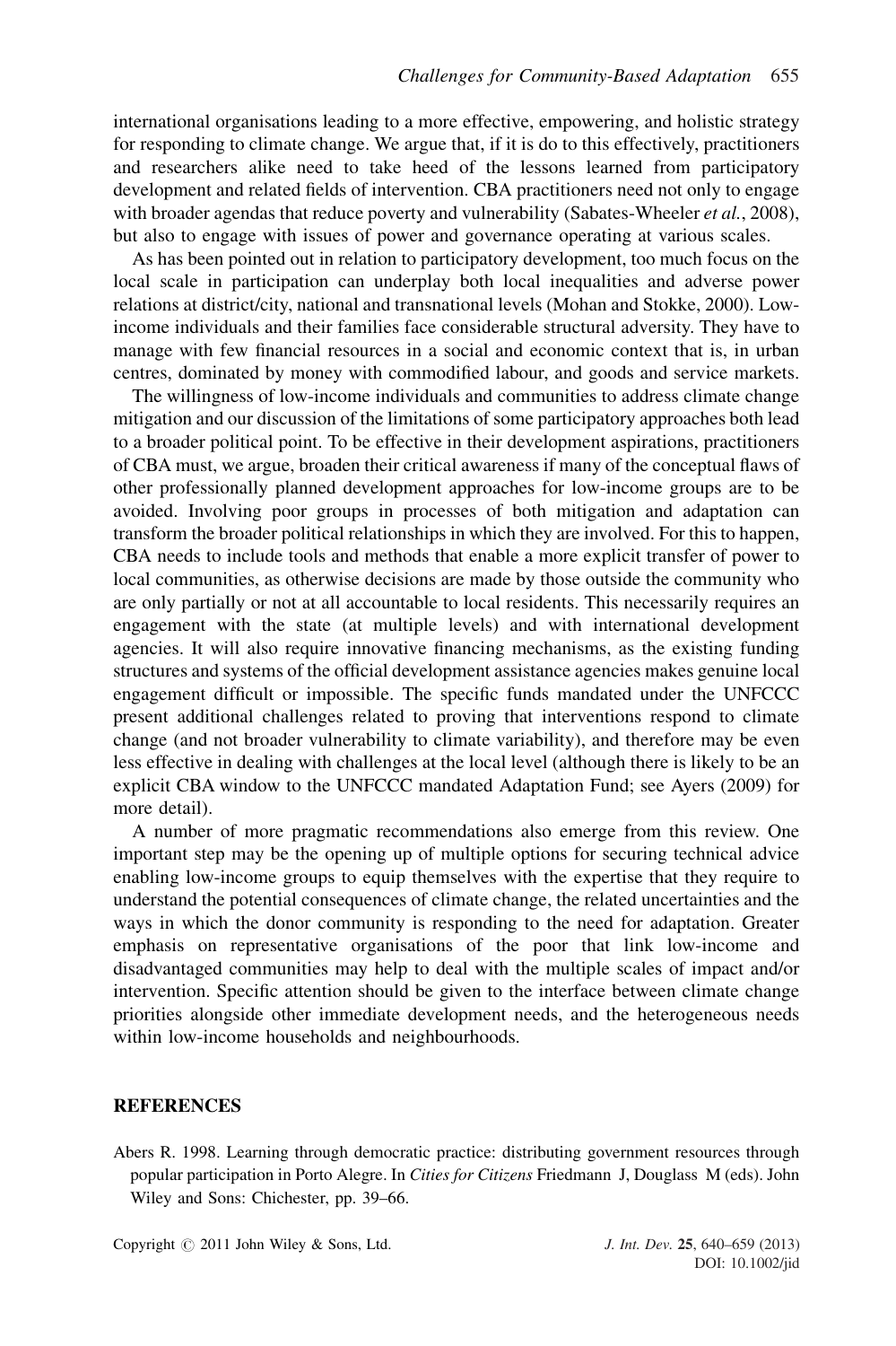- ActionAid and Institute of Development Studies. 2007. We Know What We Need: South Asian Women Speak out on Climate Change Adaptation. ActionAid and Brighton: IDS: London.
- Adger W.N. 2001. Scales of governance and environmental justice for adaptation and mitigation of climate change. Journal of International Development 13(7): 921-931.
- Adger N, Arnell N, Tompkins E. 2005. Successful adaptation to climate change across scales. Global Environmental Change 15(2): 77–86.
- Appadurai A. 2001. Deep democracy: urban governmentality and the horizon of politics. *Environ*ment and Urbanization 13(2): 23-43.
- Avritzer L. 2006. New public spaces in Brazil: local democracy and deliberative politics. International Journal of Urban and Regional Research 30(3): 623-637.
- Ayers J. 2009. International funding to support urban adaptation to climate change. *Environment and* Urbanization 21(1): 225–240.
- Ayers J. 2011. Resolving the adaptation paradox: exploring the potential for deliberative adaptation policy making in Bangladesh. Global Environmental Politics 11(1): in press.
- Ayers J, Forsyth T. 2009. Community-based adaptation to climate change: strengthening resilience through development. *Environment*  $\mathbf{51}(4)$ : 22–31.
- Ayers J, Huq S. 2009. The value of linking mitigation and adaptation: a case study of Bangladesh. Environmental Management 43(5): 753–764.
- Bebbington A. 2007. Social capital and development studies II: can Bourdieu travel to policy? Progress in Development Studies 7(2): 155–162.
- Bond P. 2008. Social movements and corporate social responsibility in South Africa. Development and Change 39(6): 1037–1052.
- Boyd E, Grist N, Juhola S, Nelson V. 2009. Exploring development futures in a changing climate: frontiers for development policy and practice. Development Policy Review 27(6): 659–674.
- Brooks N. 2003. Vulnerability, risk and adaptation: a conceptual framework. Tyndall Centre for Climate Change Research, Working Paper 38.
- Brooks N, Grist N, Brown K. 2009. Development futures in the context of climate change: challenging the present and learning from the past. Development Policy Review 27(6): 741–765.
- Brown D, Timmer V. 2006. Civil society actors as catalysts for transnational social learning. Voluntas: International Journal of Voluntary and Nonprofit Organizations 17(1): 1–16.
- Burton I. 2008. Beyond borders: the need for strategic global adaptation. International Institute for Environment and Development – Sustainable Development Opinion. Available at: http://www. iied.org/pubs/pdfs/17046IIED.pdf.
- Castells M. 1983. The City and the Grassroots: A Cross-Cultural Theory of Urban Social Movements. Edward Arnold: London, UK.
- Chen M, Jhabvala R, Kanbur R, Richards C (eds). 2007. Membership Based Organizations of the Poor. Routledge: Abingdon.
- Cleaver F. 2001. Institutions, agency and the limitations of participatory approaches to development. In Participation: The New Tyranny? Cooke B, Kothari U (eds). London; Zed Books.
- Cleaver F. 2009. Rethinking agency, rights, and natural resource management. In Rights-Based Approaches to Development: Exploring the Potential and Pitfalls, Hickey S, Mitlin D (eds). Kumarian Press: Washington, DC, pp. 127–144.
- Cooke B, Kothari U (eds). 2001. Participation: The New Tyranny? Zed Books: London.
- Dodman D. 2004. Community perspectives on urban environmental problems in Kingston, Jamaica. Social and Economic Studies **53**(3): 31–59.
- Dodman D, Mitlin D, Rayos Co J. 2010. Victims to victors, disasters to opportunities: communitydriven response to climate change in the Philippines. International Development Planning Review 32(1): 1–26.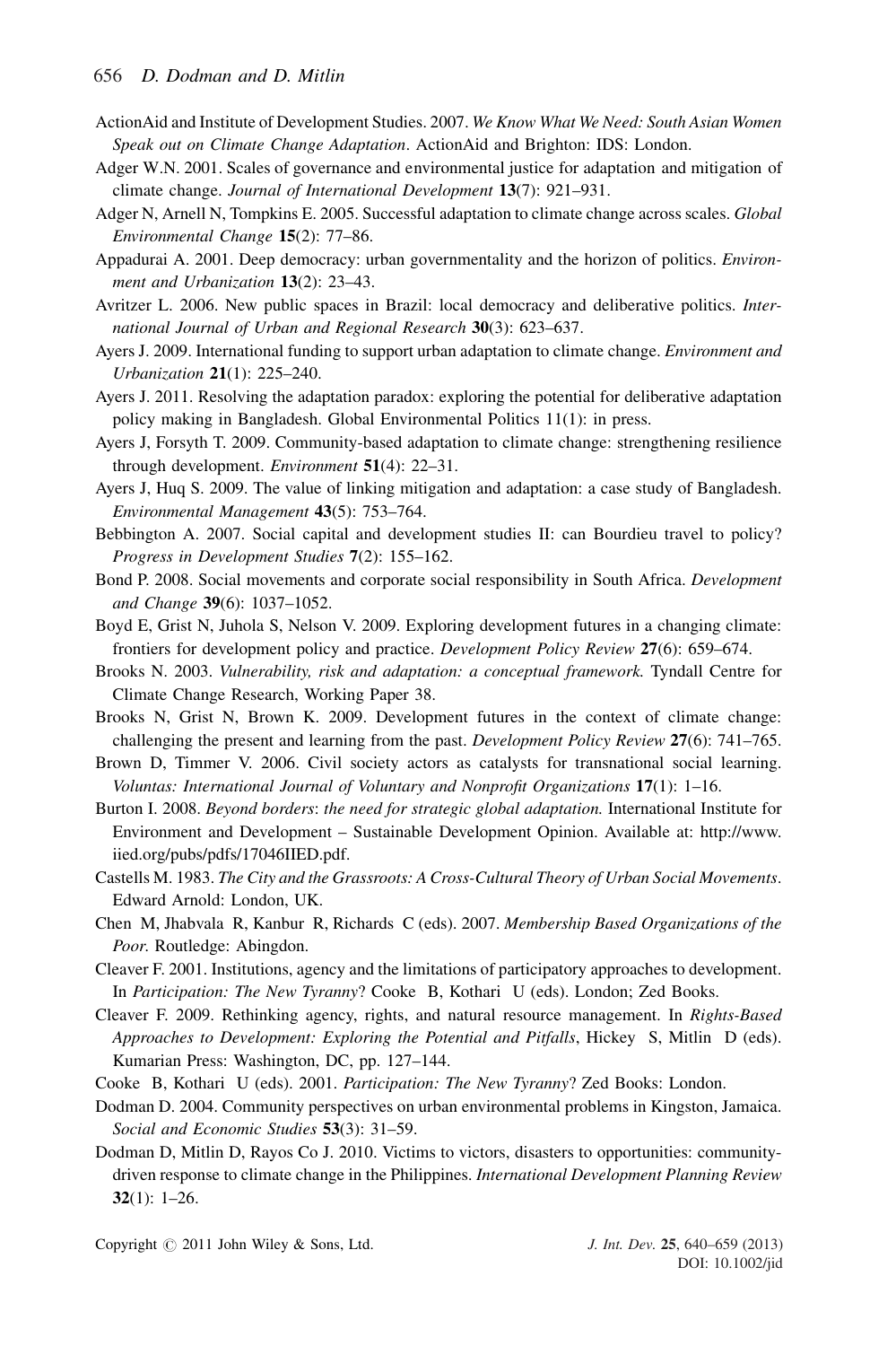- Dodman D, Kibona E, Kiluma L. 2011. 'Tomorrow is too Late: Responding to Social and Climate Vulnerability in Dar es Salaam, Tanzania' Case study prepared for UN Habitat. Cities and Climate Change: Global Report on Human Settlements 2011. Available at: http://www.unhabitat.org/grhs/ 2011.
- Ensor J, Berger R. 2008. Understanding Climate Change Adaptation: lessons from community-based approaches. Practical Action Publishing.
- Few R, Brown K, Tompkins E. 2007. Public participation and climate change adaptation: avoiding the illusion of inclusion. Climate Policy 7: 46–59.
- Freire P. 2000. Pedagogy of the Oppressed. Continuum: New York.
- Green M. 2000. Participatory development and the appropriation of agency in southern Tanzania. Critique of Anthropology 20(1): 67–89.
- Henkel H, Stirrat R. 2001. Participation as spiritual duty: empowerment as secular subjection. In Participation: The New Tyranny? Cooke B, Kothari U (eds). Zed Books: London.
- Hickey S, Mohan G. 2004. Towards participation as transformation: critical themes and challenges. In Participation: From Tyranny to Transformation, Hickey S, Mohan G (eds). London and New York: Zed Books.
- Hug S, Reid H. 2007. Community-Based Adaptation: a vital approach to the threat climate change poses to the poor. International Institute for Environment and Development Briefing. Available at: http://www.iied.org/pubs/pdfs/17005IIED.pdf.
- Illich I, Zola K, McKnight J, Caplan J, Shaiken H. 1977. Disabling Professions. Marion Boyars Publishers: London.
- Intergovernmental Panel on Climate Change (IPCC). 2007. Summary for policymakers. In Climate Change 2007: Impacts, Adaptation and Vulnerability. Contribution of Working Group II to the Fourth Assessment Report of the Intergovernmental Panel on Climate Change, Parry M, Canziani O, Palutikof J, van der Linden P, Hanson C (eds). Cambridge University Press: Cambridge, pp. 7– 22.
- Jordan L, van Tuijl P. 2000. Political responsibility in transnational NGO advocacy. World Development 28(12): 2051–2065.
- Keck M, Sikkink K. 1998. Activists Beyond Borders: Advocacy Networks in International Politics. Cornell University Press: Ithaca, NY.
- Klein R. 2009. Identifying countries that are particularly vulnerable to the adverse effects of climate change: an academic or a political challenge? Carbon and Climate Law Review 3(3): 284–291.
- Korten D. 1990. Getting to the 21st century: Voluntary Action and the Global Agenda. Kumarian.
- Kothari U. 2001. Power, Knowledge and Social Control in Participatory Development. In Participation: The New Tyranny? Cooke B, Kothari U (eds). Zed Books; London.
- Lo´pez-Marrero T, Yarnal B. 2010. Putting adaptive capacity into the context of people's lives: a case study of two flood-prone communities in Puerto Rico. Natural Hazards 52: 277–297.
- Melo M, Baiocchi G. 2006. Deliberative democracy and local governance: towards a new agenda. International Journal of Urban and Regional Research 30(3): 587–600.
- Mercer J, Kelman I, Lloyd K, Suchet-Pearson S. 2008. Reflections on the use of participatory research for disaster risk reduction. Area 40(2): 172–183.

Mitlin D. 2004. Securing voice and transforming practice in local government: the role of federating in grassroots development. In Participation: From Tyranny to Transformation? Exploring New Approaches to Participation, Hickey S, Mohan G (eds). Zed Books: London, UK, pp. 175–189.

- Mohan G. 2002. Participatory development. In The Companion to Development Studies, Desai V, Potter R (eds). Arnold: London.
- Mohan G, Stokke K. 2000. Participatory development and empowerment: the dangers of localism. Third World Quarterly 21(2): 247–268.

Copyright  $\odot$  2011 John Wiley & Sons, Ltd.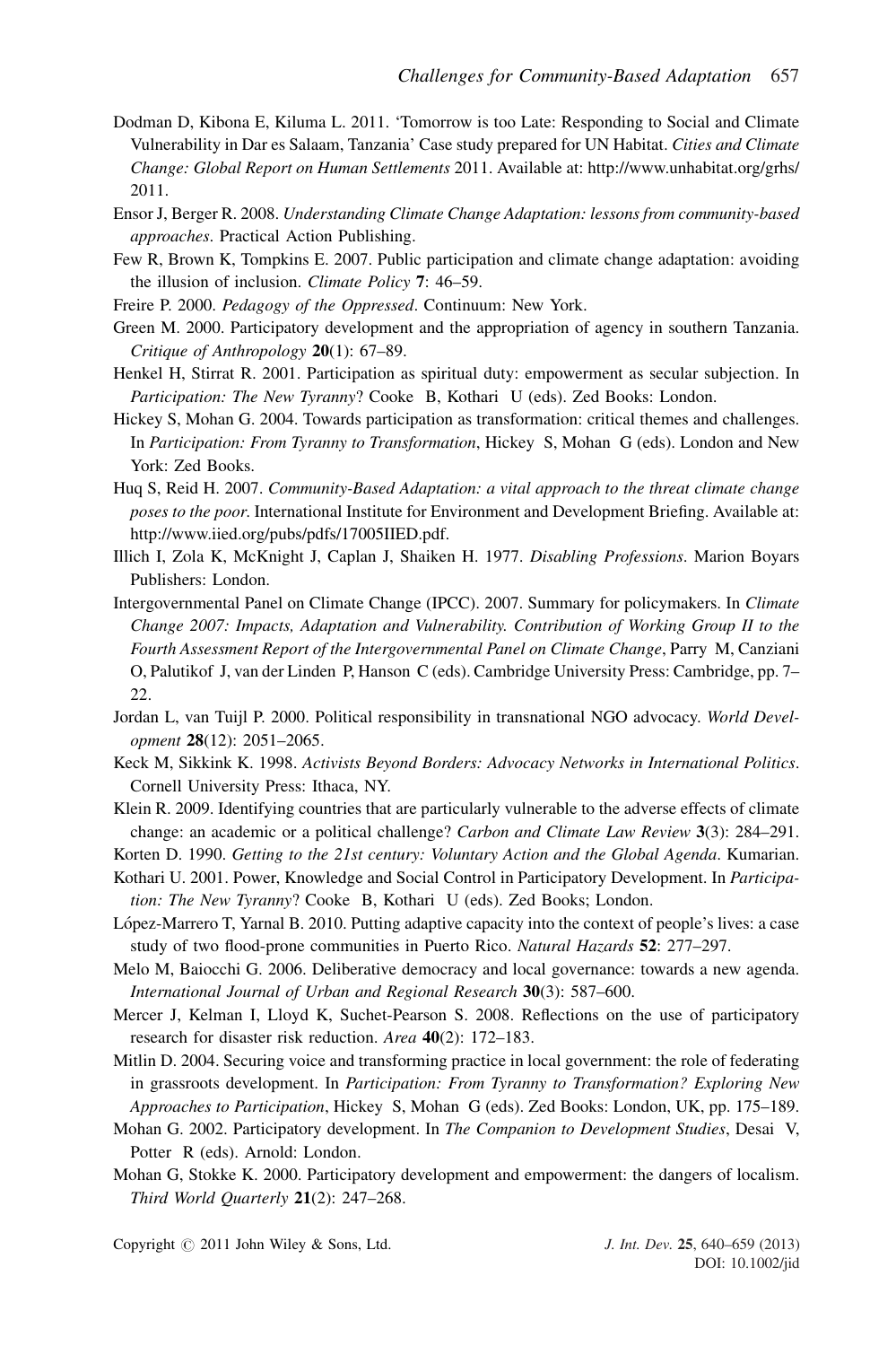- Moore M. 2001. Empowerment at last? Journal of International Development 13(3): 321-329.
- Moore M. 2003. Arguing the politics of inclusion. In *Changing Paths: International Development* and the New Politics of Inclusion, Houtzager P, Moore M (eds). University of Michigan Press: Ann Arbor, pp. 261–284.
- Osbahr H, Twyman C, Adger W, Thomas D. 2008. Effective livelihood adaptation to climate change disturbance: scale dimensions of practice in Mozambique. Geoforum 39: 1951-1964.
- Ostrom E. 2008. Polycentric systems as one approach for solving collective-action problems. Social Science Research Network. Available at: SSRN: http://ssrn.com/abstract=1304697.
- Ostrom E. 2009. A polycentric approach for coping with climate change. Policy Research Working Paper 5095, World Bank, Washington
- Patt A, Dazé A, Suarez P. 2009. Gender and climate change vulnerability: what's the problem, what's the solution? In Distributional Impacts of Climate Change and Disasters: Concepts and Cases, Ruth M, Ibarraran M (eds). Edward Elgar: Cheltenham, pp. 82–102.
- Perlman J. 2007. Globalization and the urban poor. Wider Research Paper No. 2007/76, Helsinki: WIDER.
- Pielke R. 1999. Nine fallacies of floods. Climatic Change 42(2): 413–438.
- Putnam R. 1993. Making Democracy Work: Civic Traditions in Modern Italy. Princeton University Press: Princeton.
- Racelis M. 2007. Anxieties and affirmations: NGO-donor partnerships for social transformation. In Can NGOs Make a Difference? The Challenge of Development Alternatives, Bebbington AJ, Hickey S, Mitlin D (eds). Zed Books: London and New York, pp. 196–219.
- Rahnema M. 1992. Participation. In The Development Dictionary: a Guide to Knowledge as Power, Sachs W (ed.). Zed Books: London.
- Rojas Blanco M. 2006. Local initiatives and adaptation to climate change. *Disasters* 30(1): 140–147.
- Rose G. 1997. Performing inoperative community. In Geographies of Resistance, Pile S, Keith M (eds). Routledge: London.
- Sabates-Wheeler R, Mitchell T, Ellis F. 2008. Avoiding Repetition: time for CBA to engage with the livelihoods literature?. IDS Bulletin 39(4): 53–59.
- Satterthwaite D, Huq S, Reid H, Pelling M, Romero Lankao P. 2007. Adapting to climate change in urban areas: the possibilities and constraints in low- and middle-income nations, International Institute for Environment and Development (IIED), Human Settlements Discussion Paper Series, Climate Change and Cities 1. IIED; London.
- Satterthwaite D, Dodman D. 2009. The costs of adapting infrastructure to climate change. In Assessing the Costs of Adaptation to Climate Change, Parry M, Arnell N, Berry P, Dodman D, Fankhauser S, Hope C, Kovats S, Nicholls R, Satterthwaite D, Tiffin R, Wheeler T (eds). International Institute for Environment and Development/Grantham Institute for Climate Change: London.
- Satterthwaite D, Dodman D, Bicknell J. 2009. Conclusions: local development and adaptation. In Adapting Cities to Climate Change: Understanding and Addressing the Development Challenges, Bicknell J, Dodman D, Satterthwaite D (eds). Earthscan: London, pp. 359–383.
- Scott J. 1998. Seeing it Like a State: How Certain Schemes to Improve the Human Condition Have Failed. Yale University Press: New Haven and London.
- Sharp J, Routledge P, Philo C, Paddison R. 2000. Entanglements of power: geographies of domination/resistance. In Entanglements of Power: Geographies of Domination/Resistance, Sharp J, Routledge P, Philo C, Paddison R (eds). Routledge: London.
- Solomon S, Qin D, Manning M, Alley RB, Berntsen T, Bindoff NL, Chen Z, Chidthaisong A, Gregory JM, Hegerl GC, Heimann M, Hewitson B, Hoskins BJ, Joos F, Jouzel J, Kattsov V, Lohmann U, Matsuno T, Molina M, Nicholls N, Overpeck J, Raga G, Ramaswamy V, Ren J,